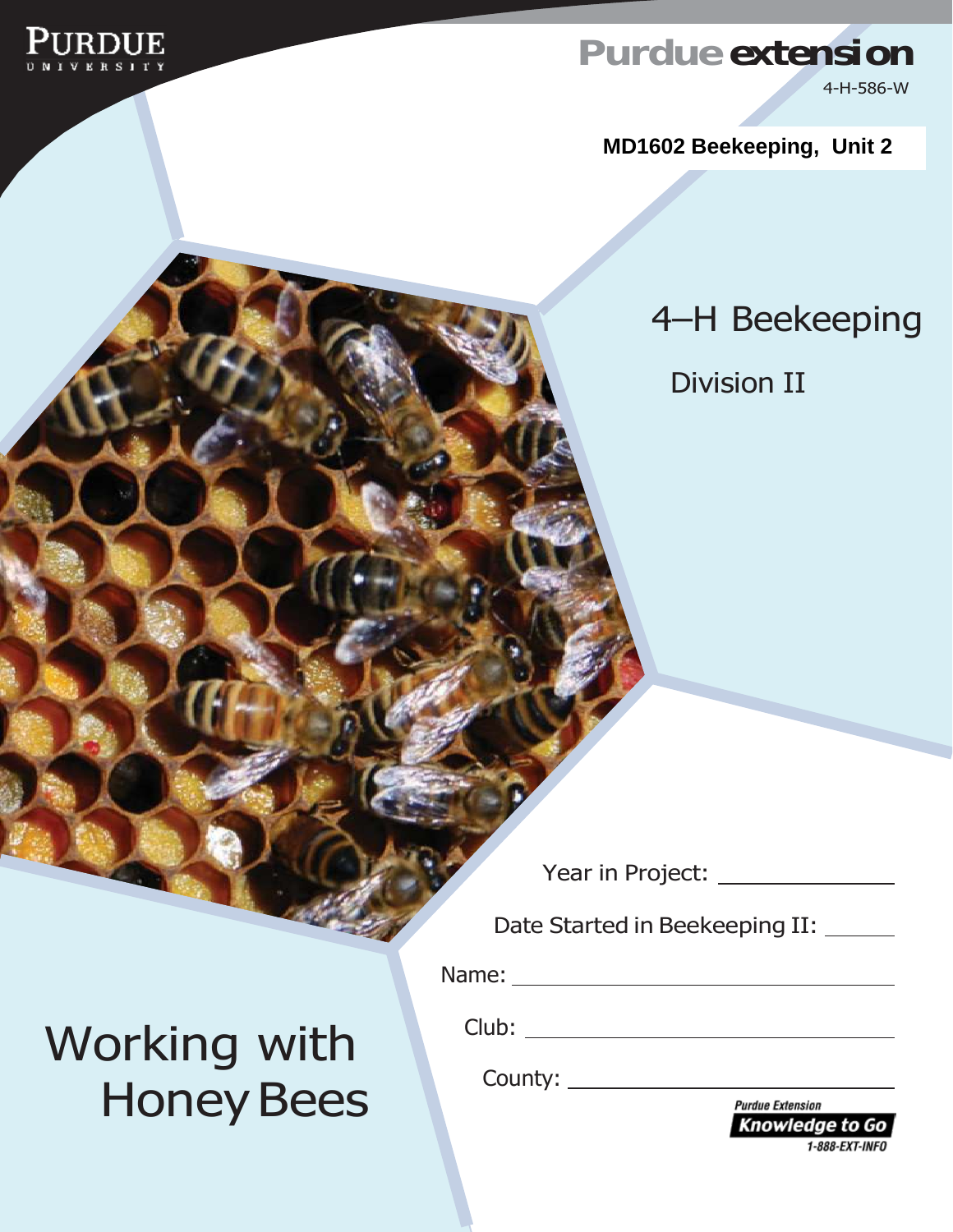## 4-H Beekeeping, Division II: Working with Honey Bees

### Note to Parents and Volunteer Leaders:

The 4-H Beekeeping project helps youth learn about raising honey bees. Beekeeping offers many exciting educational experiences, from learning about bees and honey plants to learning to raise bees and produce honey.

The 4-H Beekeeping Project is divided into three divisions. Division I*, Understanding the Honey Bee*, covers information on the basic facts of beekeeping: the types of bees, the honey and wax they produce, the plants that attract bees, and the equipment a beekeeper needs. In Division II*, Working with Honey Bees*, youth acquire a colony of bees and learn how to care for their beehive throughout the year. This includes basic beekeeping operations that result in the production of extracted, chunk, or cut comb honey. When the youth are experienced and knowledgeable enough in the basic care of a beehive, they should move on to *Advanced Beekeeping Methods*. The advanced topics include: increasing the number of your honey bee colonies, increasing honey production, producing special kinds of honey, and learning more about the bee societies.

The learning experiences have been planned to initiate "experience centered" activities. Youth are encouraged to take responsibility for their beekeeping projects. They can enhance their learning by consulting resources on the Internet, at school, and at the library, or by talking to someone who raises bees.



**Experiential learning** distinguishes 4-H youth development education from many formal educational methods. Activities are designed so youth experience a learning activity, reflect on what they did (explore the meaning of the activity), generalize what they learned (to test comprehension and appreciation of the activity), and then think about how they can apply what they learned to other situations (generalize). You can help guide youth as they explore each activity by discussing each section.

## Purpose

Division II Beekeeping is intended to help youth learn many things, including:

- how to care for their own beehives,
- more about the equipment that a beekeeper needs,
- how to compile beekeeping records,
- how to present the results of their work to others,
- how to develop inquiring minds—the habit of asking questions and searching for answers.

## Purdue University staff who contributed to this publication:

- Natalie Carroll and Greg Hunt
- Reviewers Tom Turpin and Larry Segerlind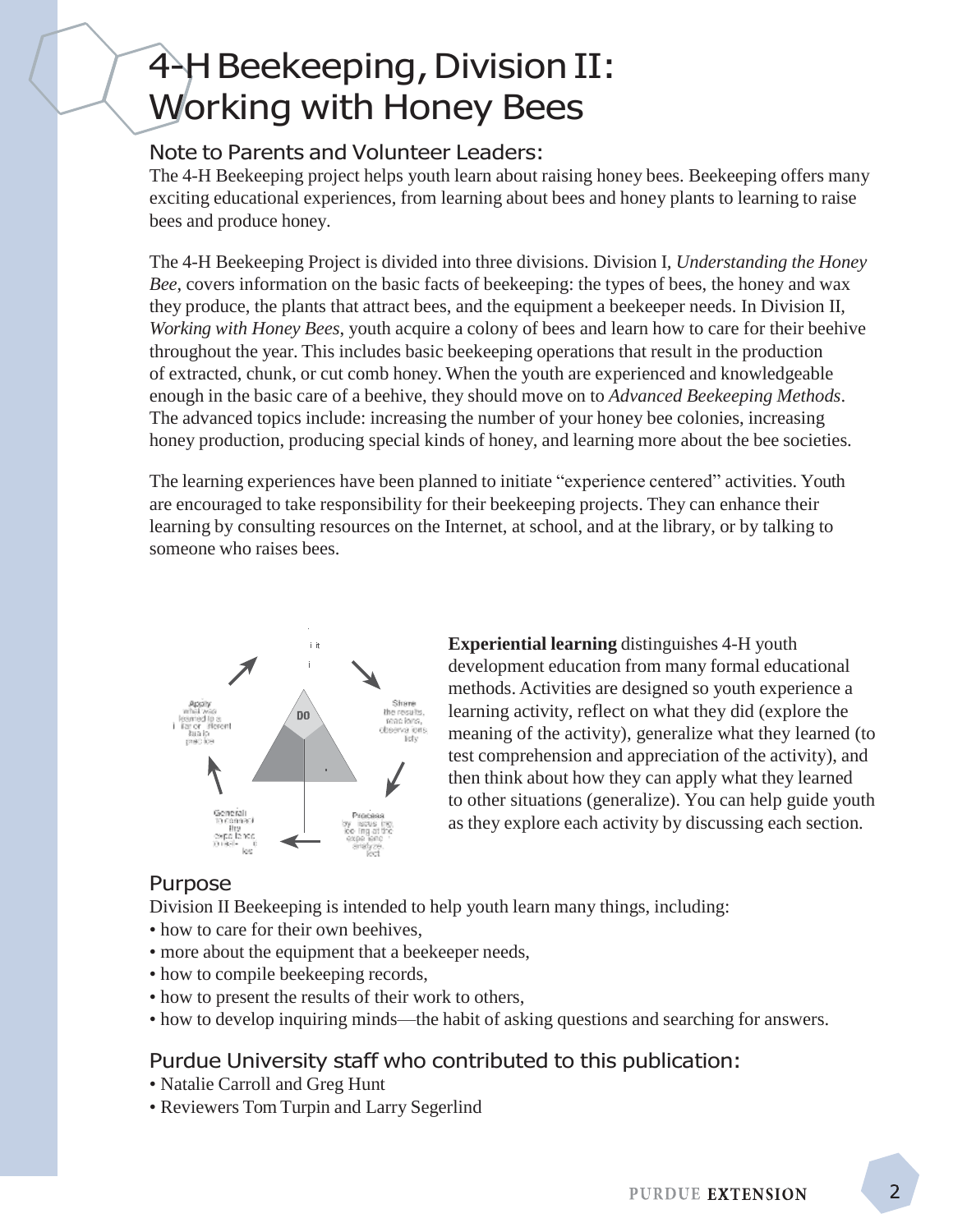## <span id="page-2-0"></span>Working with Honey Bees

| <b>Table of Contents</b>             | Page           |
|--------------------------------------|----------------|
| Working with Honey Bees              | $\overline{4}$ |
| Selection of Location                | 6              |
| Getting the Bees                     | 9              |
| <b>Bee Diseases and Pests</b>        | 11             |
| Beekeepers' Associations             | 15             |
| <b>Seasonal Management Practices</b> | 16             |
| The Beekeeper's Calendar             | 23             |
| <b>Extracting Honey</b>              | 25             |
| <b>Bottling and Marketing Honey</b>  | 28             |
| Records                              | 31             |
| Inventory                            |                |
| Receipts                             |                |
| <b>Financial Summary</b>             |                |
| Labor Record                         |                |
| <b>Demonstrations and Talks</b>      | 34             |
| Exhibits                             | 37             |
| Resources                            | 37             |
| Glossary                             | 38             |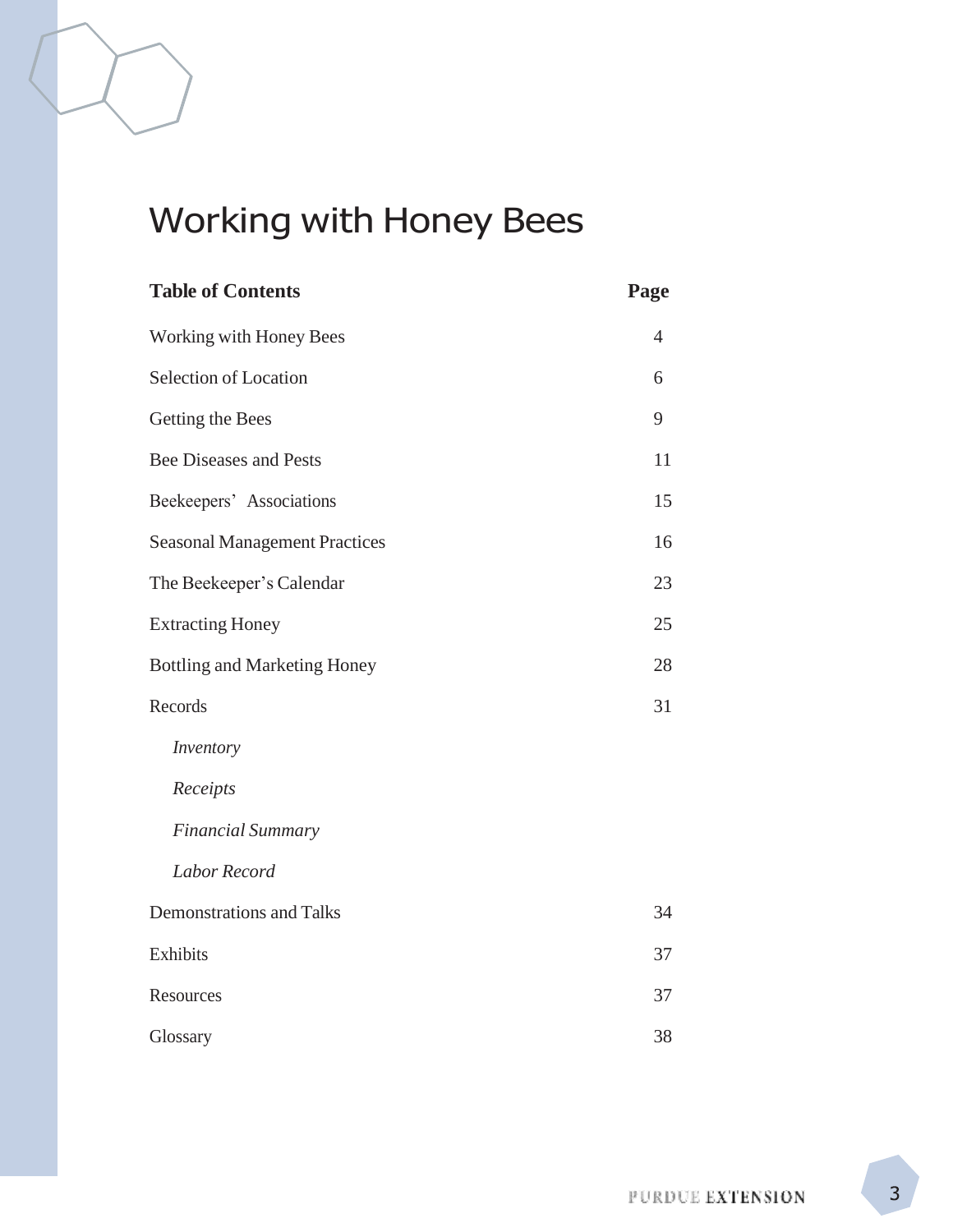## Working with Honey Bees

In Division I Beekeeping you learned about the honey bee and the equipment of the beekeeper from your manual and the book *The New Starting Right with Bees*. If you did not do Division I Beekeeping you might want to review the information in the manual. In Division II, we recommend you subscribe to a Beekeeper magazine such as *American Bee Journal* or *Bee Culture*, and you may want to get the book, *Honey Bee Biology and Beekeeping*. You will care for at least one beehive of your own throughout a full year's cycle of events. It might be better to begin with two hives of bees so you have the back-up resources of the other hive (brood, queen cells, honey, etc.) if something goes wrong with the first one. However, one hive is usually enough for a new beekeeper if keeping two is not possible.

There is a big difference between reading about the bees and actually working with them. When you work with bees, you must show initiative and responsibility if your hive is to succeed. You will have to make decisions about where to place your hive, what kind of bees to work with, and where to get them. You will have to inspect your bees to make certain that they are healthy and remain so. You will have to decide when to feed your bees in the spring and fall, when there is a danger of their swarming, and when it is necessary to "super" the hive. You will have to know how much honey you can take off of the hive and how to extract and market that surplus honey. If you make the right decisions in these situations, your bees will cooperate and produce a good crop of honey for you.

You will have many important decisions to make about your bees during the coming year. You are not expected to answer all of the questions on your own. Beekeepers of many years experience still turn to other beekeepers for advice when they must make difficult decisions. Now that you will have your own hive of bees, it is important for you to keep records and look to your beekeeping advisor for help.

Every beekeeper can vividly recall their first hive of honey bees: the problems, the questions, and the mistakes they made with it. If you turn often to your beekeeping advisor for suggestions, you will probably get answers for problems and questions you have about your first hive and avoid many mistakes that others have made. The first thing to do is to consult a beekeeping supply catalog. Once you have decided what you need, it will be necessary to get your hive parts and frames put together in time for your bees.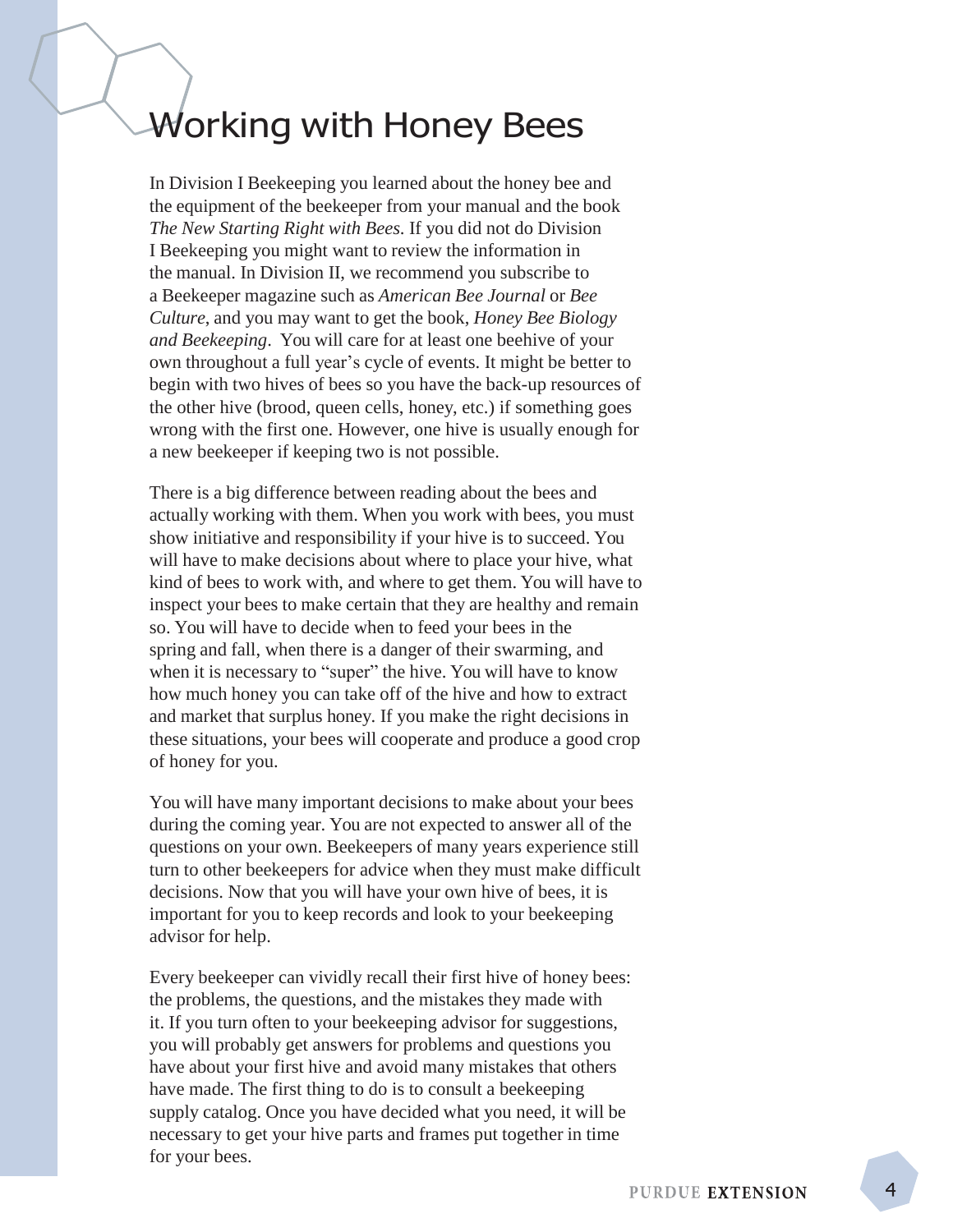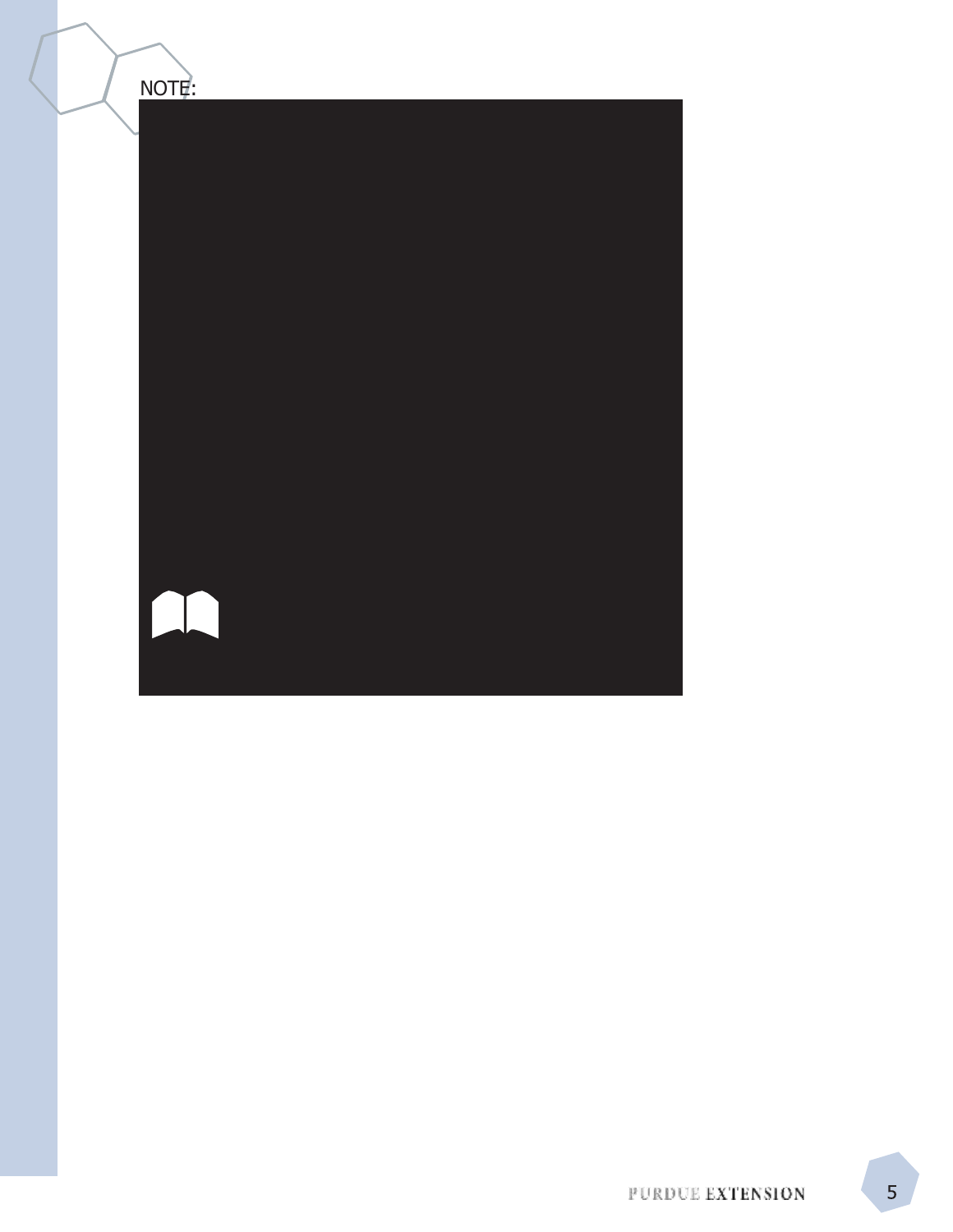## <span id="page-5-0"></span>Selection of Location

The first decision the new beekeeper must make is where to put the hive. There are different factors that make a beehive location successful. There are also other questions about location to consider. For one thing, try to choose a location that is as close to your home as possible. There are several reasons for this. The closer the hive is to your house, the more convenient your storage area will be and the less time you'll spend traveling to and from your hive. If they are nearby, you will be able to inspect them more often.

Occasionally, beehives are vandalized by thoughtless people who find a beehive in an isolated area an irresistible target for rock throwing or shotgun blasts. Therefore, having the beehive closer to your home or the home of some other responsible person provides greater security for the colony.

#### **Nectar**

You need to make a careful study of available honey plants around a potential hive location. Honey bees get most of their nectar and pollen within a half-mile radius of their hive location. However, they can travel from one to two miles on their collection trips, depending upon the ruggedness of the terrain and the prevailing winds.

#### Water

Bees, like all animals, need a constant supply of water. It is best if there is a stream or pond in the vicinity of the beehive. A good source of water is especially necessary if your beehive is to be located close to neighbors' homes. Otherwise, the bees may choose your neighbor's water faucet, the children's wading pool, or the bird bath for a source of water. To avoid having your bees become a nuisance, place a tub or pan of water near the hive, and your bees will learn to go only to that safe "watering hole." Make certain that the water source has something in it the bees can land on without danger of drowning, such as cork floats, bark, or layers of crushed rock.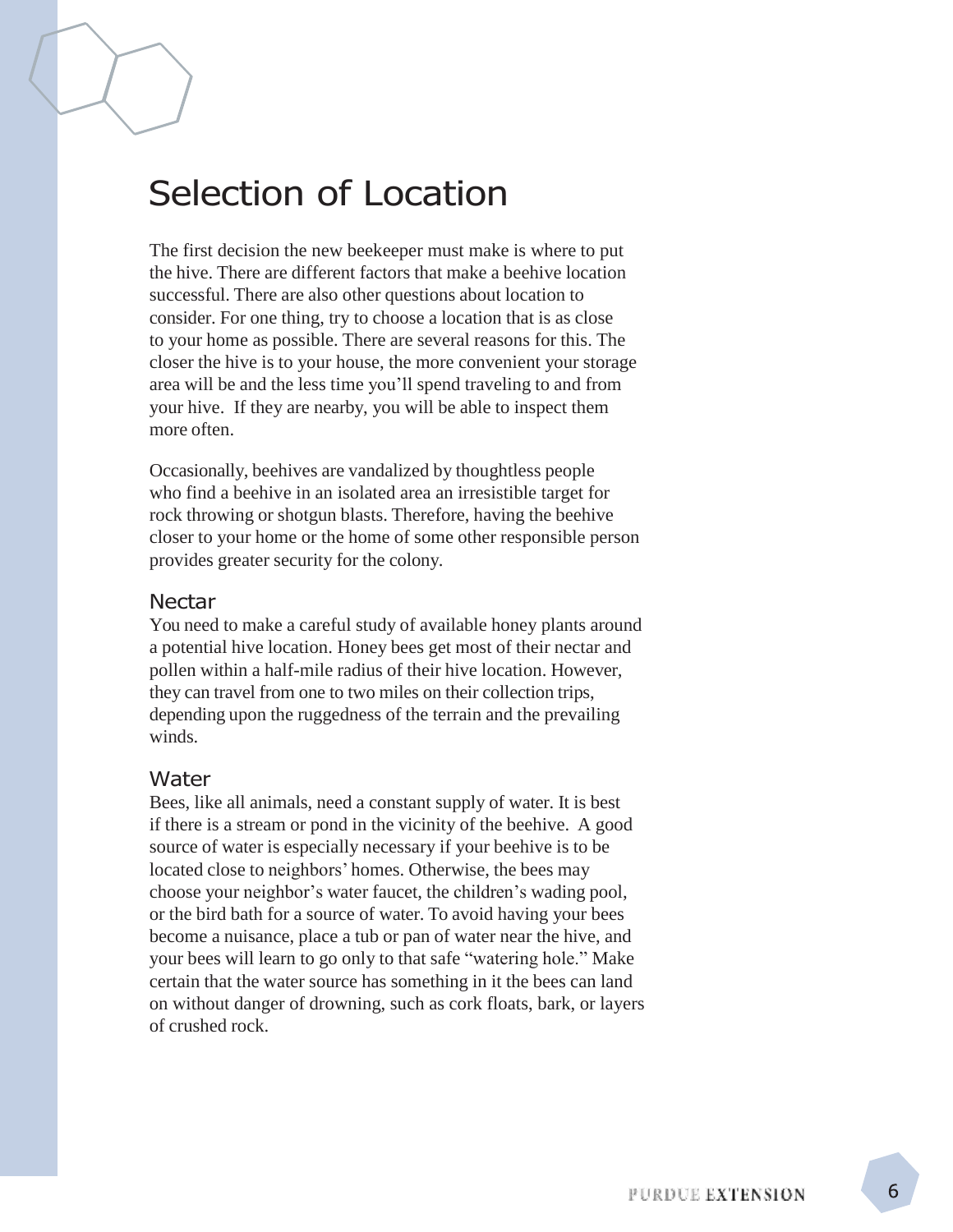### Drainage

There must be some water near the hive, but not too much. There should never be any possibility of the hive having to sit in water. Therefore, look for a spot with good drainage. Keep the hive off the ground using a hive stand or bricks and tilt it slightly forward. This will permit any moisture that may accumulate to run out the front entrance. Leaning the hive slightly forward also makes it easier for the bees to remove dead bees and other waste materials.

### **Sunlight**

When locating your bees, also consider available sunlight. Your hives should have as much sunlight as possible, especially during the winter months. Face your hive toward the south, where the entrance will have the greatest exposure to sunlight and will be protected from the cold north winds of winter. If your location makes it inconvenient to place the hives facing south, try facing them east to catch the morning sun.

#### Vegetation

Finally, think about the vegetation immediately around your hive location. Trees to the west or north provide valuable protection from winter winds. You will want to keep the grass and weeds cut around your hive. This will reduce any danger of fire damage and provide good ventilation, which is necessary for the bees to maintain the proper hive temperature.

Name factors to consider when choosing a hive location.

What are the advantages of placing your hive near a stand of trees?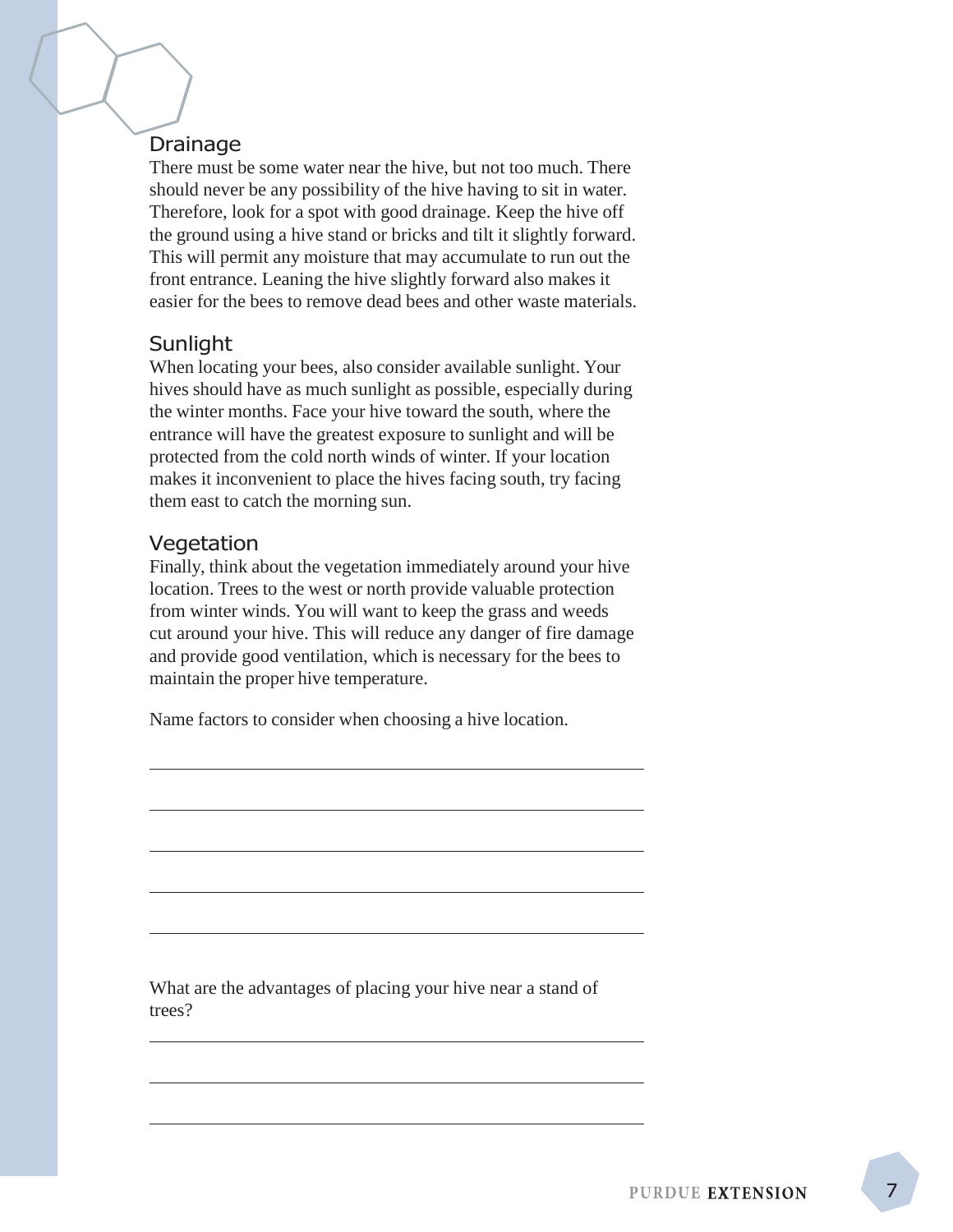What special considerations must be made by the backyard beekeeper with close neighbors?

Can an area be overpopulated by honey bees? Explain.

Describe a perfect beehive location.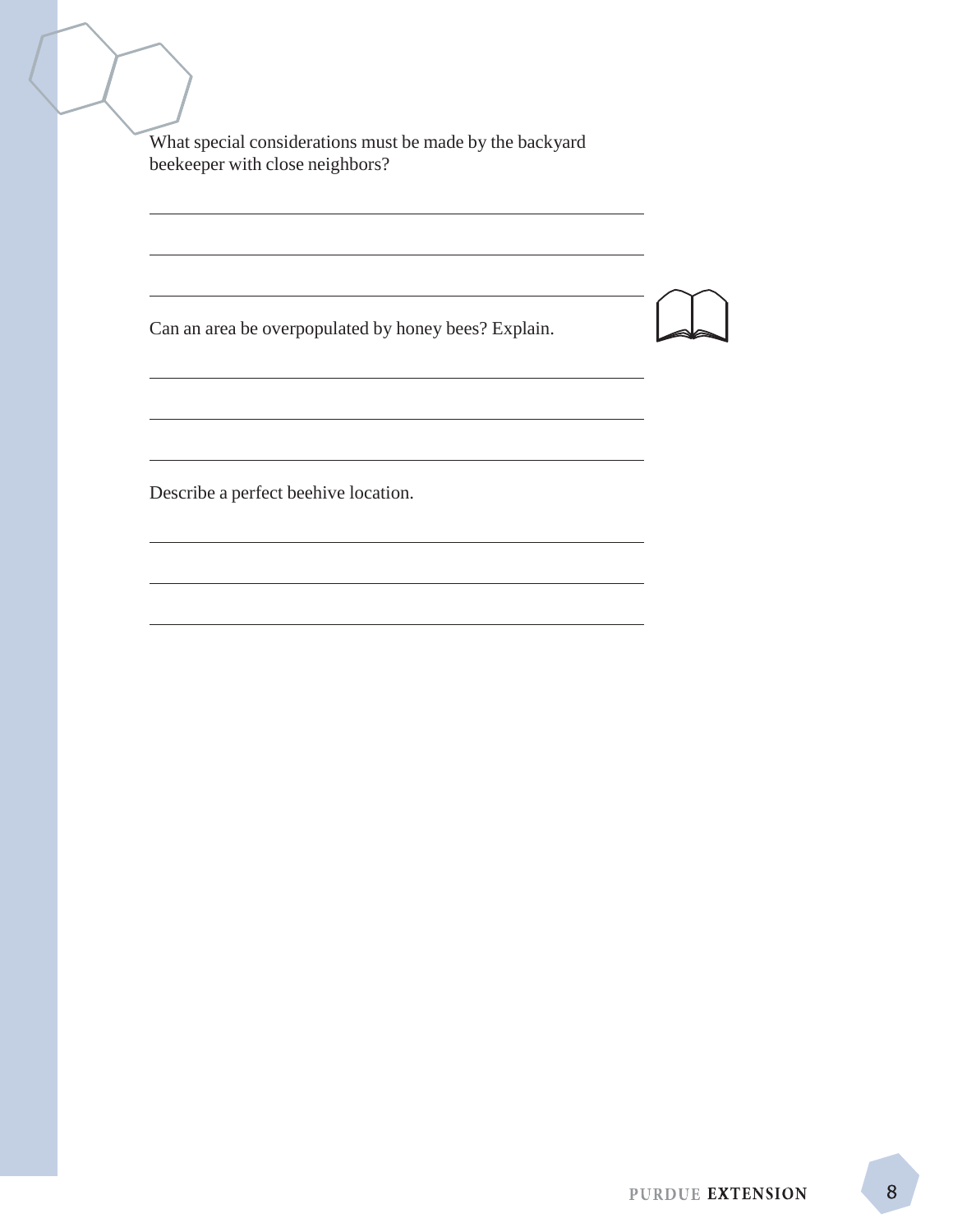<span id="page-8-0"></span>

Now that you have assembled your equipment and chosen your location, it is time for you to obtain your bees. There are several methods for getting bees to fill your hive: catch a swarm, buy an already established colony, buy a package of bees, or find a beekeeper to sell you a "nucleus" colony. A "nuc" consists of several frames of bees, brood, and honey with a queen.

What equipment do you need to get started in beekeeping?

What is a swarm of honey bees?

Briefly explain the steps in hiving a package of bees.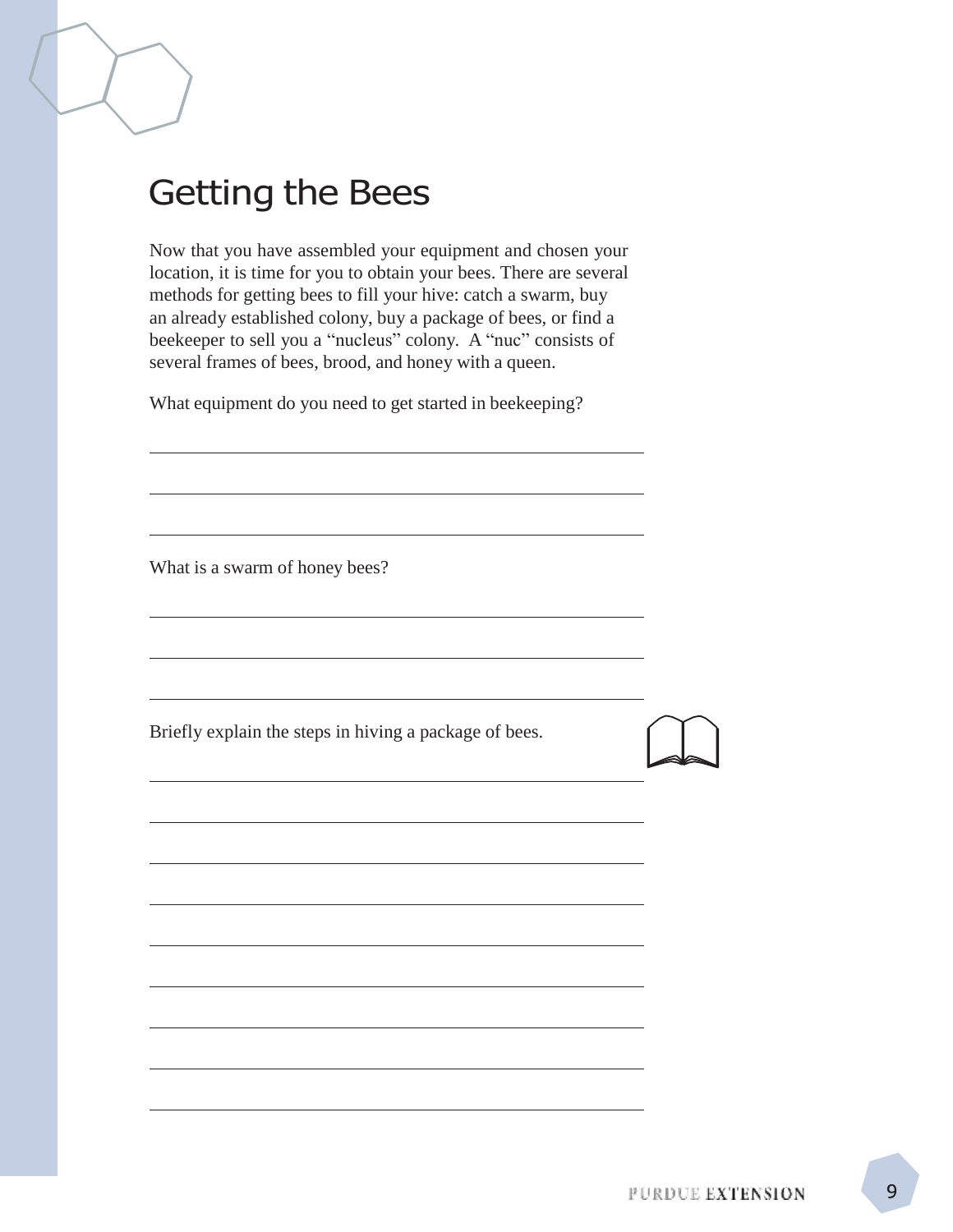Why is the queen in a cage when shipped in a package of bees?

Explain the "feeder can" method of feeding sugar syrup to your bees.

There are advantages and disadvantages to each of the methods for getting honey bees. Buying a "nuc" or nucleus colony is one good option if you can find a local beekeeper that sells them. This gives your colony a faster start than if you install a package, because you will already have drawn comb and brood. Also, a locally-bred queen may be better adapted to your weather conditions. Ordering a three-pound "package of bees" is another good method and it avoids some possible brood diseases. The beginning beekeeper learns a lot by observing the process of a package of bees developing into a full strength and producing colony.

Remember, if you plan to order a package of bees, do it soon enough so that it will arrive during April. It is best to start your hive in early April to allow more time for your colony to grow. Send in your package order as early as possible, preferably before the beginning of February. See the References section for more information about sources of bees.

Which race of honey bee do you want to get? Why?



What are the advantages and disadvantages of purchasing an established hive from a beekeeper?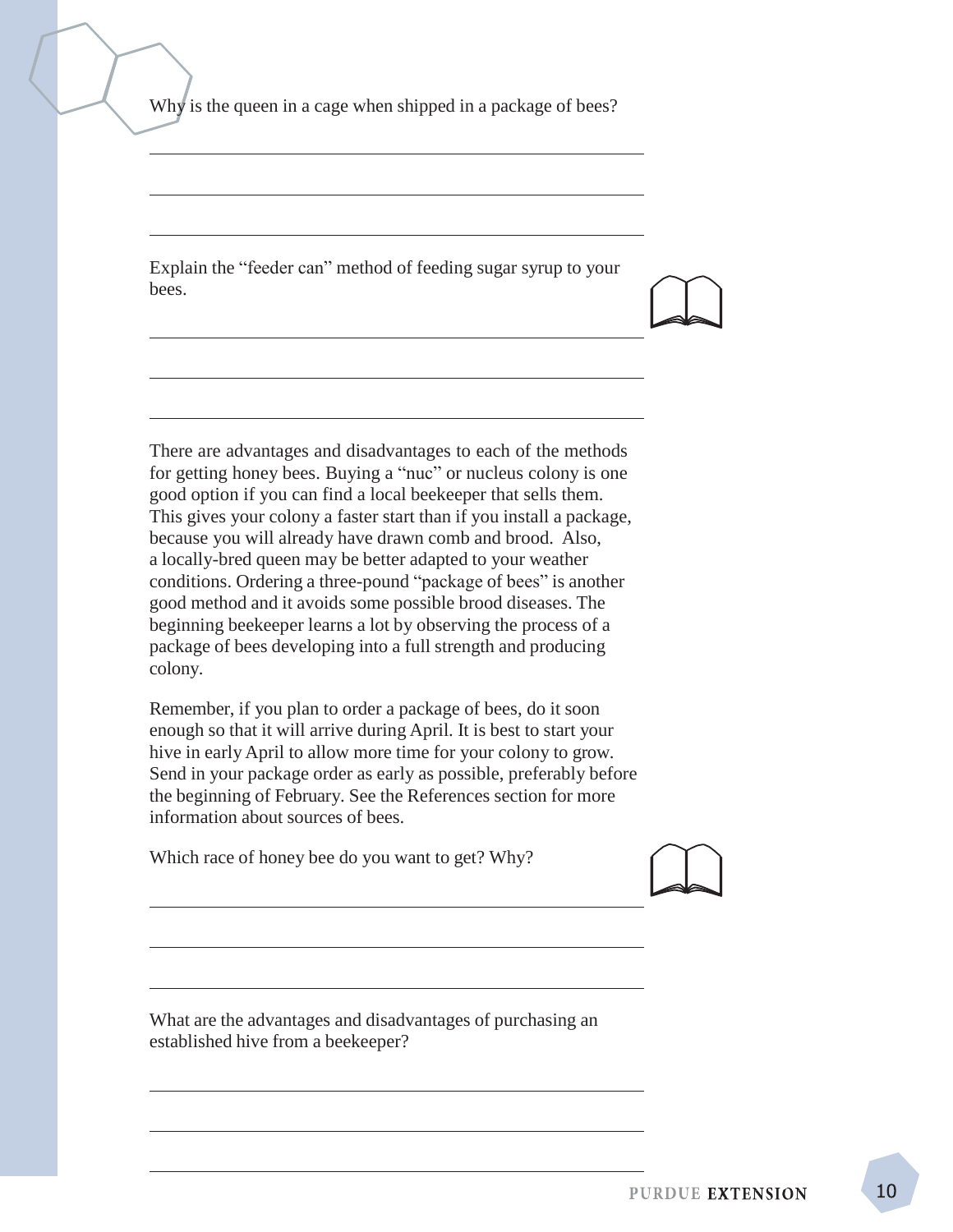## <span id="page-10-0"></span>Bee Diseases and Pests

Like people, honey bees can be affected by diseases and pests. Although the types and number of bee diseases are limited, they can be very serious. Table 1, Honey Bee Diseases, Pests, and Medications, lists some of the most comon ones. If you have access to the Internet, go to the Purdue University Bee Hive site and read "Parasitic Mites of Honey Bees." You can also find current information on pests of bees in journals, at beekeeper meetings, and at other sites on the Internet.

Always be aware that your bees could become infected by disease, but the chances are in your favor that they will stay healthy. Nosema disease is more common in Midwestern beehives than most beekeepers realize, but seldom is so serious that the hive is noticeably weakened. However, it can become a serious problem during the winter. American Foulbrood can pose a serious threat to bee hives, but the other brood diseases (European foulbrood, chalkbrood, and sacbrood) are "stress" diseases that usually can be cleared up by re-queening or just feeding sugar syrup. Bee pests include the wax moth, mites, ants, and mice. The Varroa mite is currently the worst problem in beekeeping worldwide. Mice are very destructive during the winter. Reduce the entrance size to decrease damage by mice. Some beekeepers use a 1/4 inch square wire mesh during the fall and winter to prevent entry by mice.

#### NOTE:

The information and suggestions in the publication are intended to provide guidelines for bee management. Table 1 is included to help you identify possible causes of problems. Control and treatment for some of the diseases and pest of bees may require the use of pesticides. If you think your bees have a disease or pest, ask your advisor for help in determining the cause and solution. It takes expertise and experience to learn about bee diseases and pests. Do not attempt to do this yourself, until you have worked with bees for many years. Use of some pesticides requires certification.

Because of changing laws and regulations, Purdue University Extension assumes no liability for these recommendations. The recommendations for using pesticides included in this guide are incomplete and should not serve as a substitute for pesticide labels. Complete instructions for the use of a specific pesticide are on the pesticide label. The pesticide user is responsible for applying pesticides according to label directions, as well as for problems that may arise through misapplication or misuse of the pesticide. Label changes, product cancellations, and changes in recommendations may have occurred since the publication of this guide. Check with your county Extension agent in agriculture if you are in doubt about a pesticide you plan to use. Trade names have been used in this guide for clarity, but do not constitute an endorsement by Purdue University, nor do they imply discrimination against other products.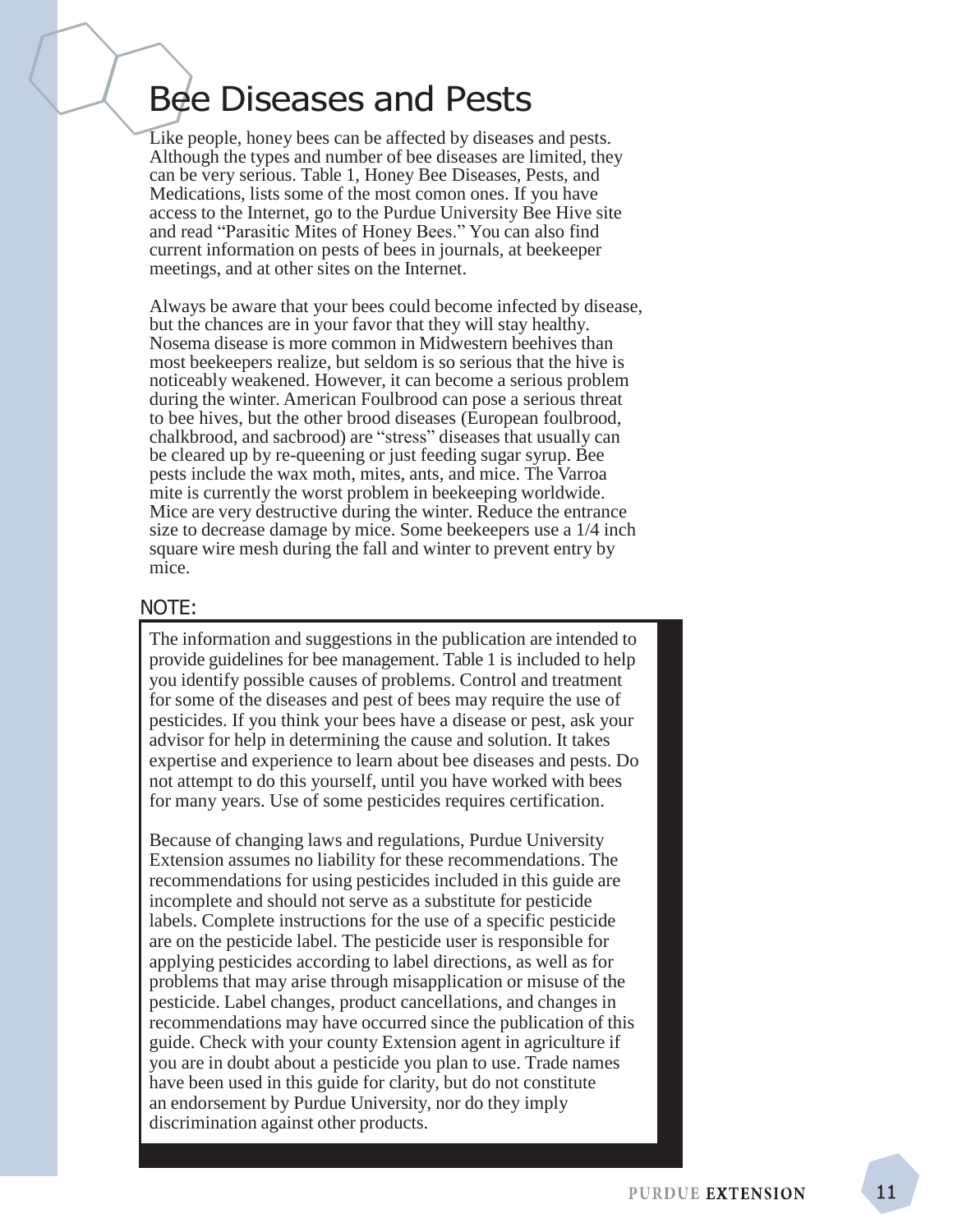| <b>DISEASE</b>           | <b>SIGNS</b>                                                                                                                                                                                                                                                                                  | <b>TREATMENT</b>                                                                                                                                                           | <b>CAUSE</b>                                                                                                       | <b>METHOD</b>                                                                                                                                                                                                                                          |
|--------------------------|-----------------------------------------------------------------------------------------------------------------------------------------------------------------------------------------------------------------------------------------------------------------------------------------------|----------------------------------------------------------------------------------------------------------------------------------------------------------------------------|--------------------------------------------------------------------------------------------------------------------|--------------------------------------------------------------------------------------------------------------------------------------------------------------------------------------------------------------------------------------------------------|
| Diarrhea<br>(Nosema)     | Brown spots and streaks on hive box<br>where bees come out.                                                                                                                                                                                                                                   | <b>Fumadil-B</b><br>Providing good ventilation<br>really helps!                                                                                                            | A protozoan living<br>in the bee's gut:<br>Nosema apis                                                             | If it is a problem, treat package bees in spring with<br>Fumadil in 1:1 sugar syrup. Treat hives with 2:1<br>sugar syrup in fall. Nosema can be a problem in<br>winter                                                                                 |
| American<br>Foulbrood    | An uneven pattern of brood with lots of<br>empty cells. Some cell cappings may<br>look darkened and sunken.<br>Cells may be partially opened by bees.<br>Larvae die after cell is capped.<br>You might smell something bad                                                                    | <b>Terramycin</b><br>Destroy badly infected<br>frames with scales of<br>dead larvae by burning<br>or discard in sealed trash<br>bags.                                      | Bacteria:<br>Paenobacillus<br>larvae<br>$( = Bacillus \, larvae)$                                                  | Not necessary to treat if there is no problem.<br>Watch for symptoms and treat if needed. Sprinkle<br>powdered sugar mixed with Terramycin according<br>to the label instructions<br>(3 treatments, 5 days apart)                                      |
| Tracheal<br><b>Mites</b> | No obvious symptoms. Mites that are too<br>small to see are inside the breathing<br>tubes of the bees. In winter, infested bees<br>may crawl out of the hive and die.                                                                                                                         | <b>Usually none required.</b><br>Some people use menthol<br>crystals.                                                                                                      | A mite:<br>Acarapis woodi                                                                                          | No treatment needed. Most bees are resistant to<br>tracheal mites. If your bees die in the<br>winter, purchase queens from a different supplier.                                                                                                       |
| Chalkbrood               | Dead larvae become white or grey<br>cottony "mummies" inside of cells.<br>Mummies may be seen discarded by<br>bees in front of hive. (cool weather<br>problem)                                                                                                                                | Usually none required.<br>Feed sugar syrup, add<br>more brood or requeen.                                                                                                  | A fungus:<br>Ascosphaera apis                                                                                      | No drug needed. Chalkbrood often clears up<br>when weather improves or after a new queen is<br>introduced to the hive.                                                                                                                                 |
| Varroa Mites             | Look for Varroa mites in capped cells<br>(especially drone cells) or on adult bees.<br>In bad infestations, you see an uneven<br>pattern of brood with some dead brood.<br>Some bees may have deformed wings.<br>Eventually results in death of the colony,<br>expecially early winter kills. | <b>Apistan strips</b><br>(fluvalinate)<br>Checkmite+strips<br>(coumaphos)<br><b>Apilife VAR tablets</b><br>(contains thymol oil)                                           | A mite:<br>Varroa destructor<br>$(=V,jacobsoni)$                                                                   | Check for Varroa spring and summer with sticky<br>boards. Checkmite is very effective but is toxic<br>and could harm developing queens. Apilife VAR<br>is less toxic but more labor intensive. This is the<br>one bee disease that must be controlled! |
| Wax Moths                | Webbing in comb. Wax moth larvae<br>bore right through bee brood and comb,<br>leaving lines of dead brood and webbing.<br>Can destroy good comb!<br>This is a problem of weak or dead hives<br>and stored comb.                                                                               | PDB moth crystals<br>(Paradichlorobenzene)<br>are used in stored<br>equipment only. Not moth<br>balls! Bees usually control<br>moths in colonies. Remove<br>dead colonies. | Greater Wax Moth:<br>Galleria mellonella<br>is especially<br>attracted to combs<br>containing brood<br>and pollen. | Stack hive bodies or supers and put a piece of<br>newspaper on top. Place 1/3 cup PDB moth<br>crystals on paper above every fourth box. Renew<br>as crystals evaporate. Or kill moths by putting<br>boxes in freezer.                                  |

## Table 1: Honey Bee Diseases, Pests, and Medications

Viral diseases are also important but there is no known effective treatment. Follow all label instructions.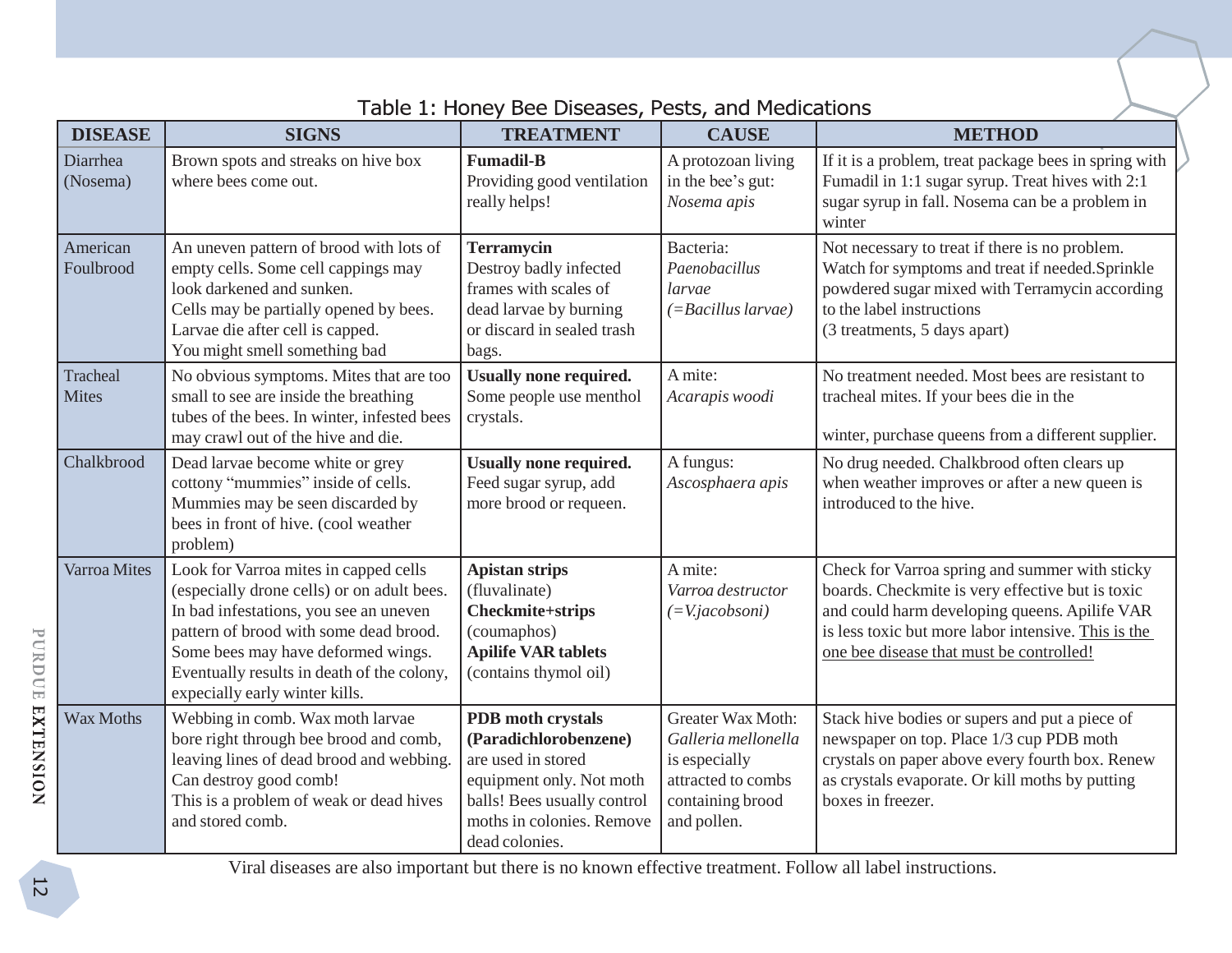Some bee diseases are highly contagious, spreading very easily and quickly. Even if you are an excellent and conscientious beekeeper with healthy bees, your hives could become infected by the bees from the diseased hives of some other beekeeper who lives several miles away from you.

Explain how honey bee diseases spread from hive to hive.

What are the signs of Nosema disease?

How would you protect your bees from Nosema?

What are the signs of American foulbrood disease?

Describe how American foulbrood can be successfully treated.

What is chalkbrood disease?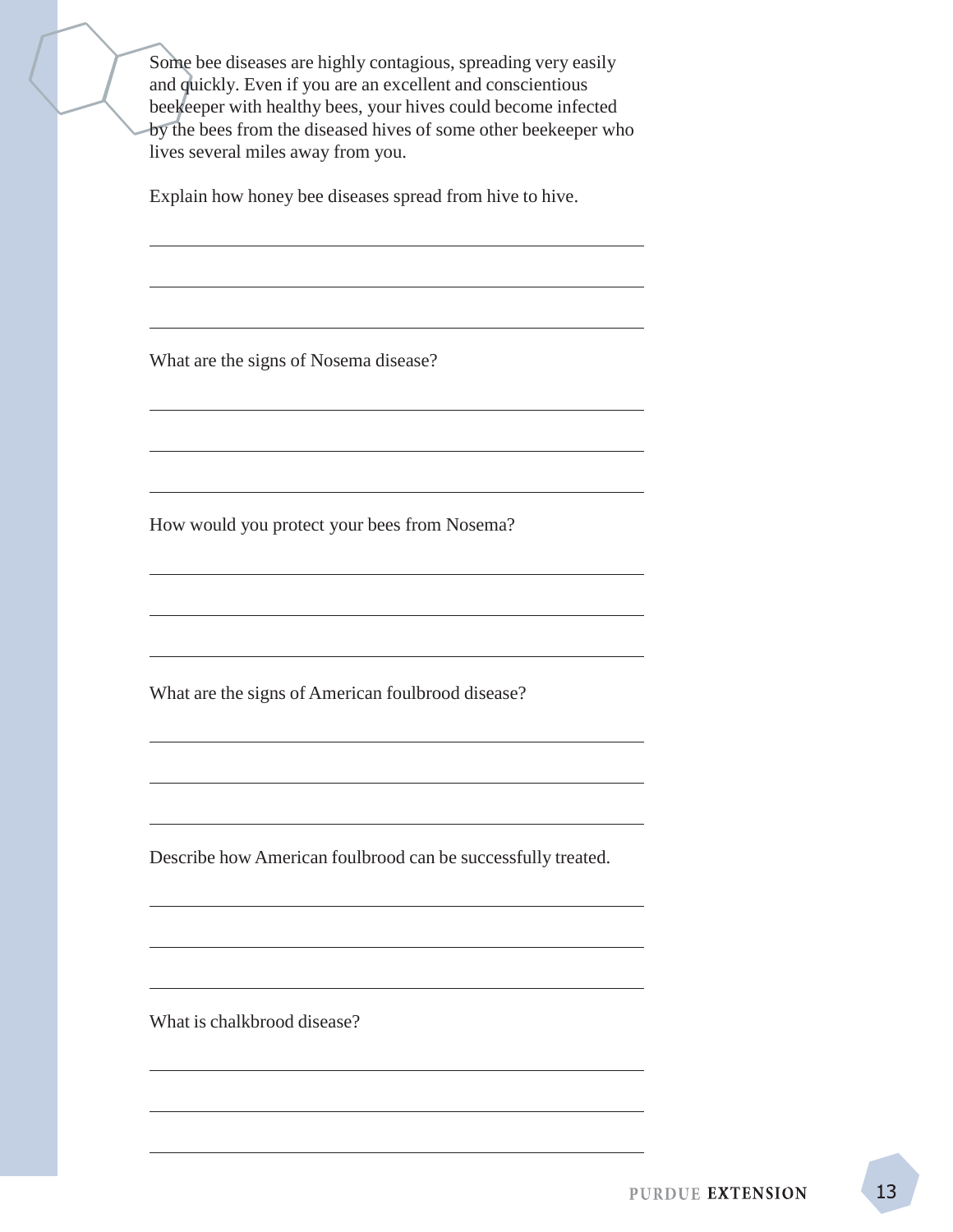How is chalkbrood disease treated?

How would you know if your bees have Varroa mites?

What would you do to treat them for Varroa mites?

What is the best method of avoiding damage by the wax moth?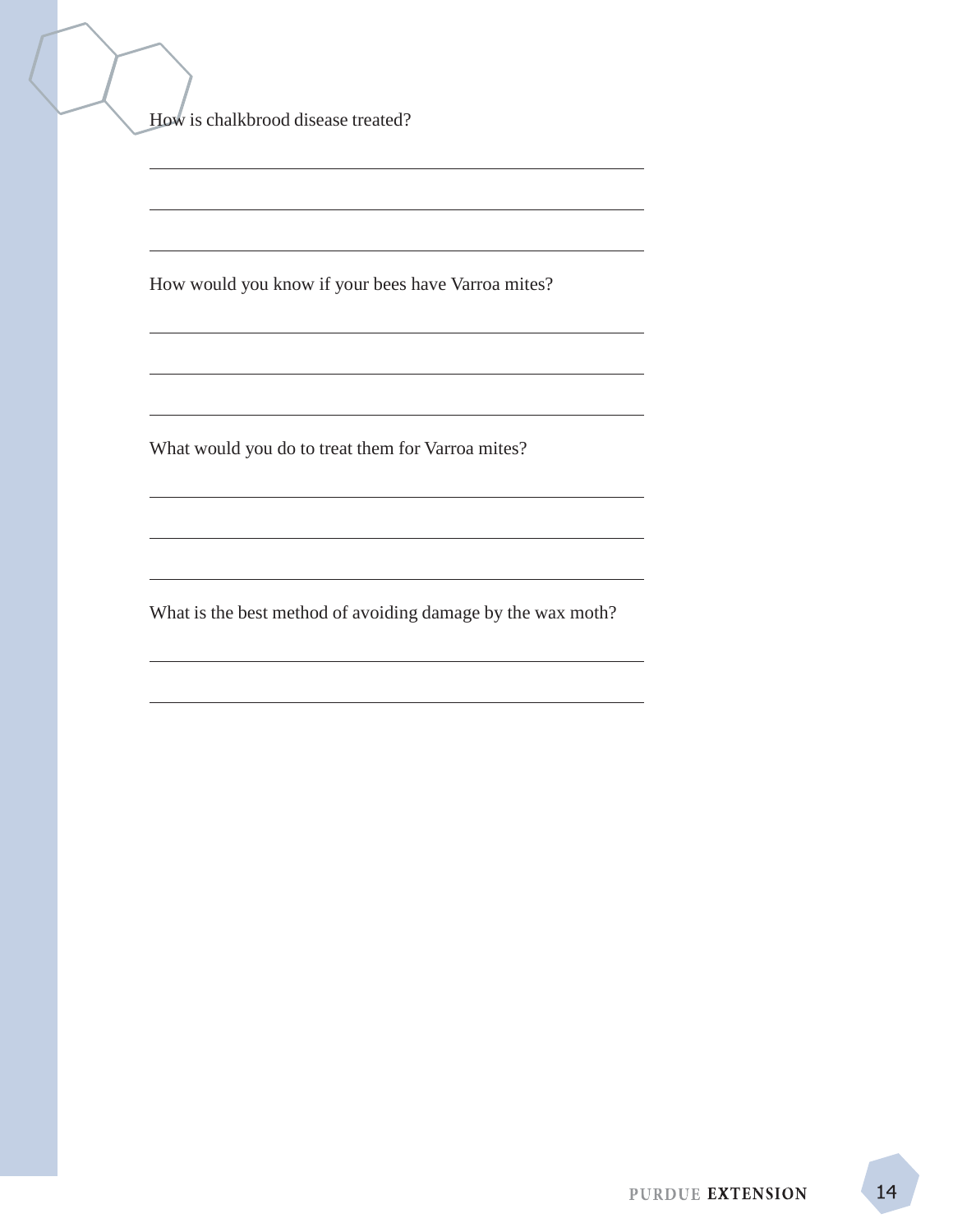## <span id="page-14-0"></span>Beekeepers' Associations

By this time, you have learned the value of asking an experienced beekeeper any questions you have about your hive. Visiting a beekeepers' association meeting gives you the chance to meet other beekeepers, ask questions, and hear about others'ideas about and experiences with honey bees. As you have probably found out, there is nothing a beekeeper likes better than to "talk bees" with anyone!

You can find contact information for beekeeping associations at your Department of Natural Resources Web site and the Purdue Beehive Web site. See the Resources section for more information.

Your area may also have a local beekeepers' association. Such an organization is especially valuable because it offers an opportunity for more frequent meetings and greater cooperation among its members. Check with your beekeeper advisor or the Web sites to see if there is a regional organization near your home.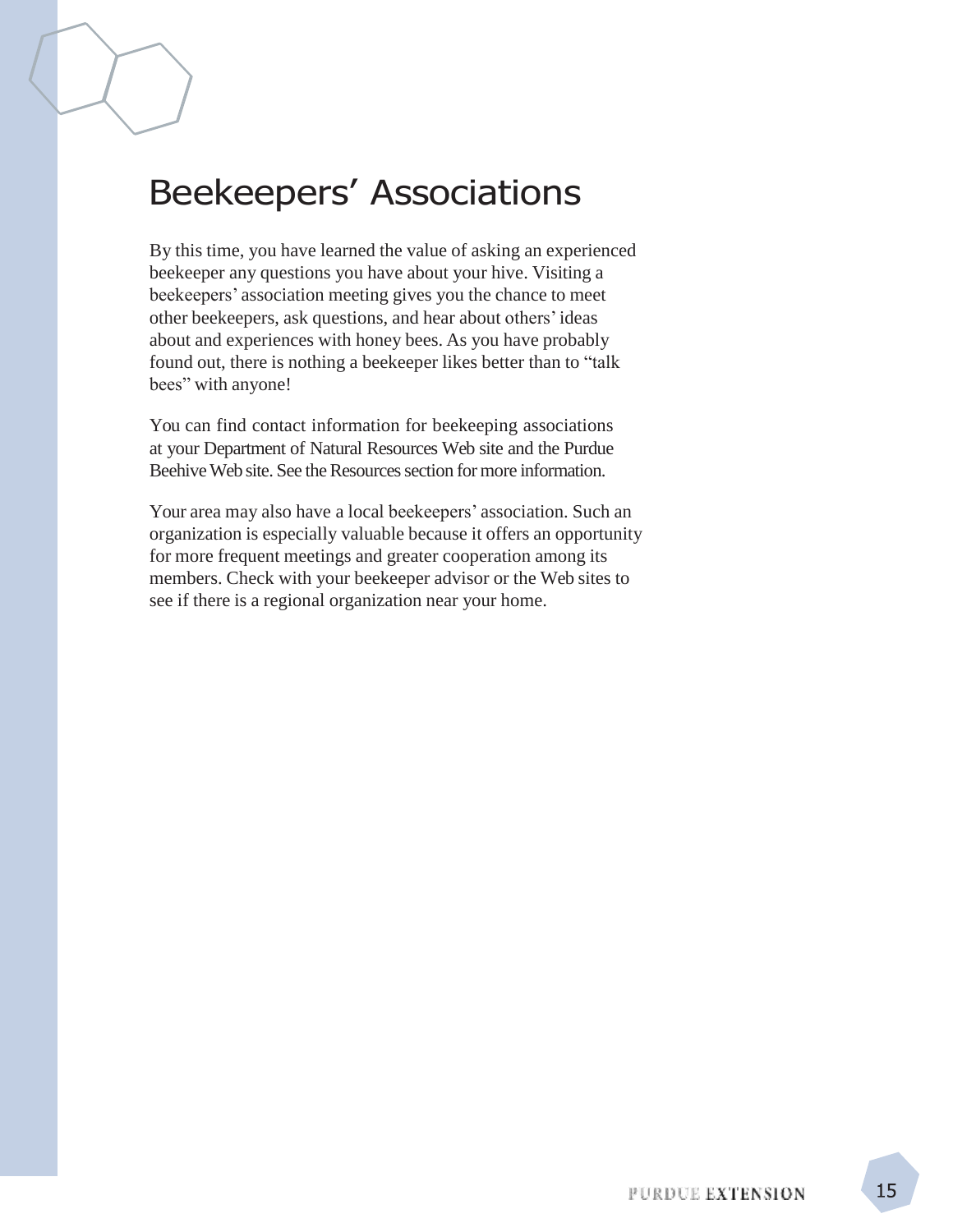## <span id="page-15-0"></span>Seasonal Management Practices

It is important to keep good records. This will help you make decisions in the future and help you organize your beekeeping work. Use the sheets in this manual to help you keep records (inventory, receipts, financial summary, and labor records). You have now progressed to the heart of the 4-H Beekeeping Project: the maintenance of your own hive of bees throughout the year. The activities of your honey bees are determined to a large extent by weather and plant conditions, so it is easy to understand why there is a seasonal pattern to the colony's life. As the seasons change, so does the work of the bees.

With the first warm days and blossoms of spring, the colony shakes off its winter drowsiness and perks up to begin the hectic work that will ultimately determine the ability of the hive to survive for another year. The interior of the hive is cleaned of winter debris, new comb is built, the queen begins laying eggs at an intense rate, and nectar and pollen are collected to feed the fastgrowing population.

The nectar gathering increases in intensity, reaching its peak during the main honey flow of early summer. Throughout the remainder of the summer months, the field and house workers continue their chores of collection, storage, and feeding. Gradually the queen slows her job of egg production.

The bees use the clear, cool days of autumn to prepare for the harsh winter months ahead. The laziness and big appetites of the drones are no longer tolerated, and they are forced out of the hive. The honey supply is centralized in the hive for winter use. The queen limits her egg production even further.

Winter finds the colony clustered tightly together in the center of the hive. There the bees maintain their heat by mutual body warmth and by a very low level of activity, moving only when necessary to get more honey from the nearby storage cells.

You, the beekeeper, must respond to the seasonal needs of your hive. In fact, you need to keep one step ahead of your bees, helping prepare them for the next stage of their annual work cycle. By doing this, it is easier for your bees to work hard and productively.



Read Chapter 8, "Spring and Summer Management," and Chapter 9, "Late Season Management," in *The New Starting Right with Bees*.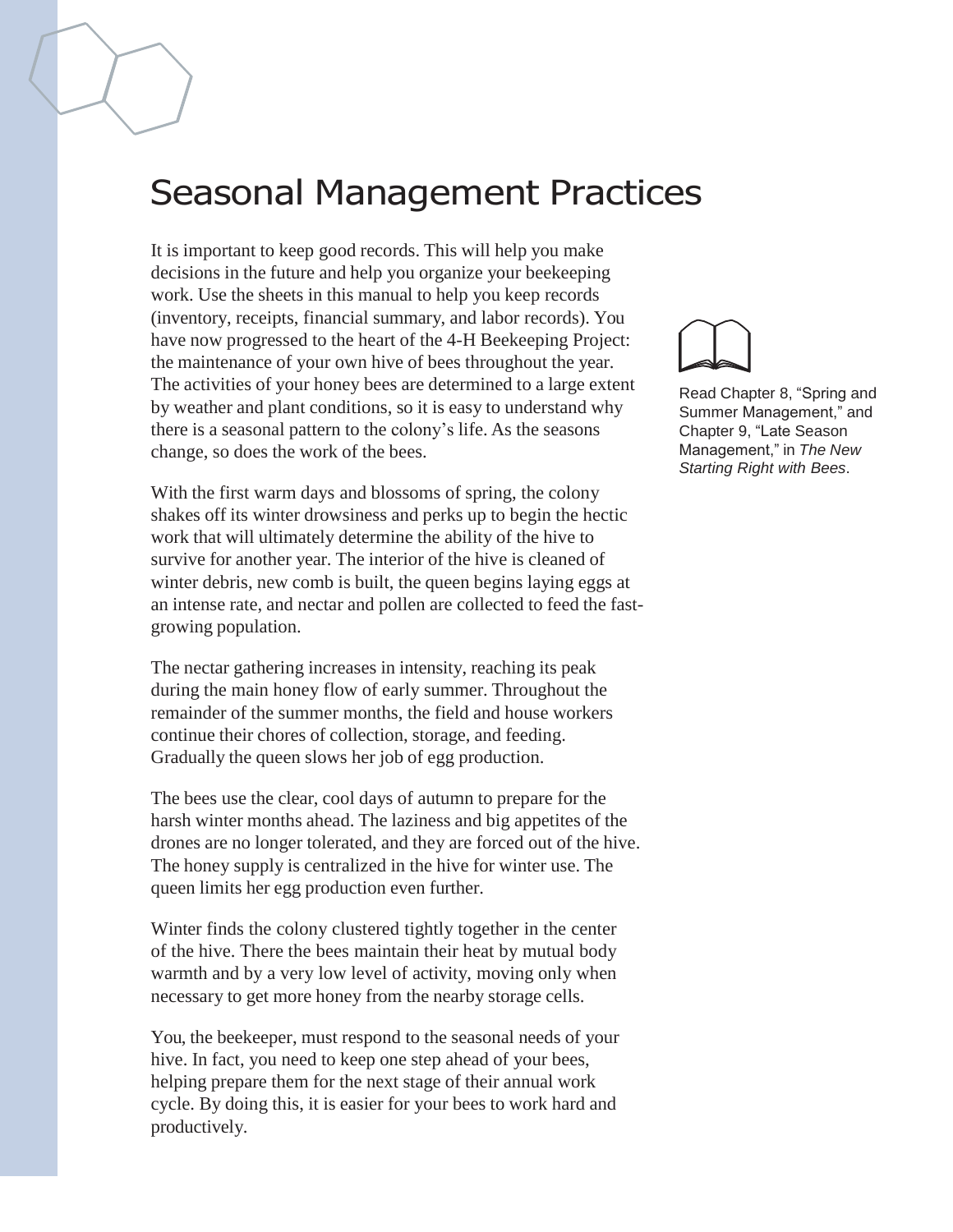### PURDUE EXTENSION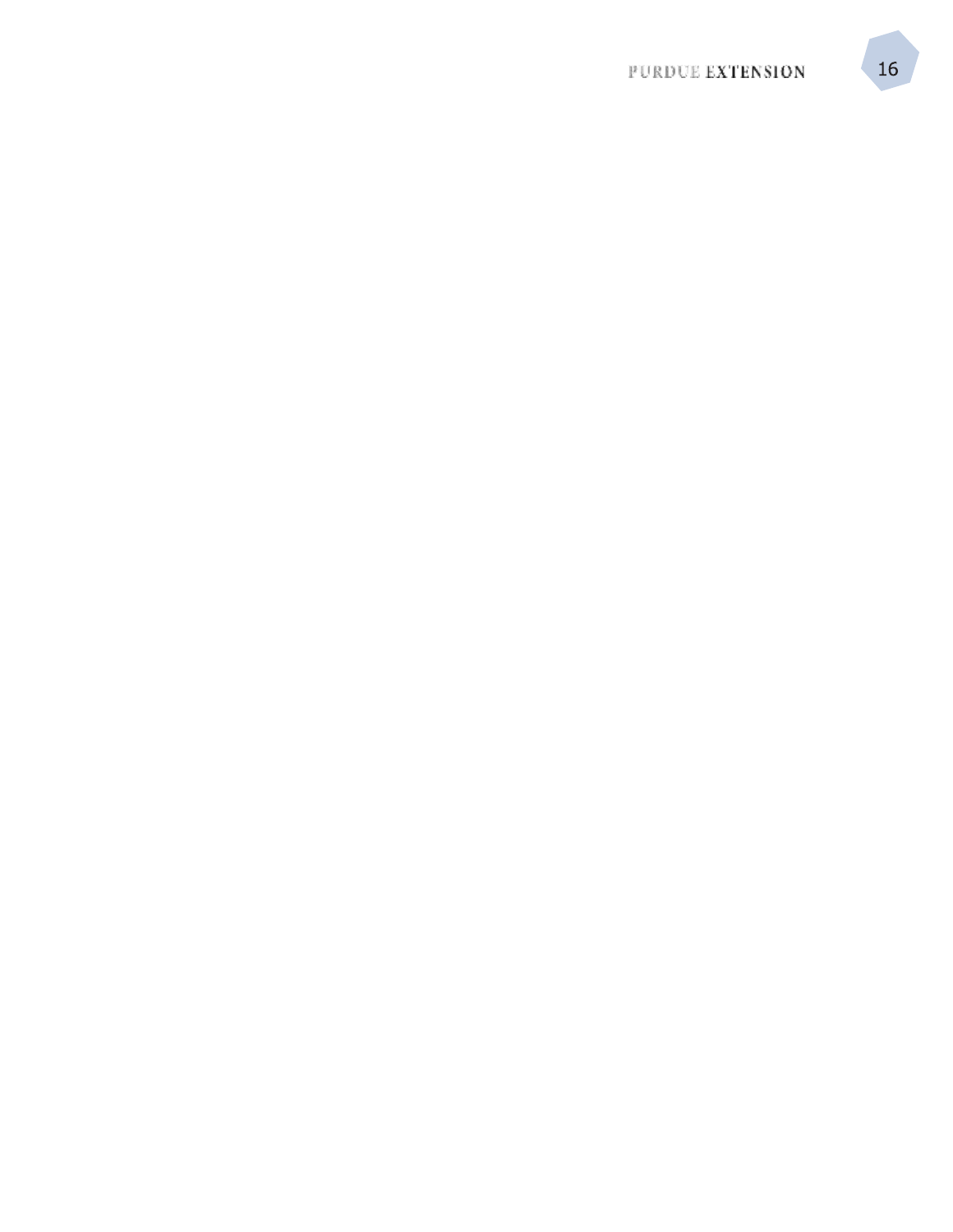In the spring, you must make certain that your colony survived the difficult winter months in a healthy, well-fed condition and that it is ready to begin its important spring work. You must decide whether to feed and medicate your hive. You also must make certain that your quickly expanding colony does not become overpopulated and swarm. Sometimes our bees swarm no matter what we do. You can reduce the swarming urge of the bees by providing enough room for your bees and removing queen cells. But don't remove all of the queen cells if the queen is missing or is not laying many eggs!

During the summer, you must always allow your bees enough supers for honey storage. You must help your hive through the hot, dry summer days by providing plenty of supers for storage space and by providing them with proper ventilation. You also must get your honey harvested early enough so that you have time to treat them for Varroa mites.

To help your bees prepare for winter, you will have to make certain that they have sufficient honey and that they are raising healthy brood. These will be the bees that must live all winter long! Also, properly sized hive entrances will keep mice out.

As your bees cluster during the winter months, you will need to prepare your equipment for the beginning of a new season. In the winter, you should stay out of your hive, opening it only briefly in an emergency when temperatures are at least 45 F.

The Beekeeper's Calendar (pages 21 and 22) will help you organize your work.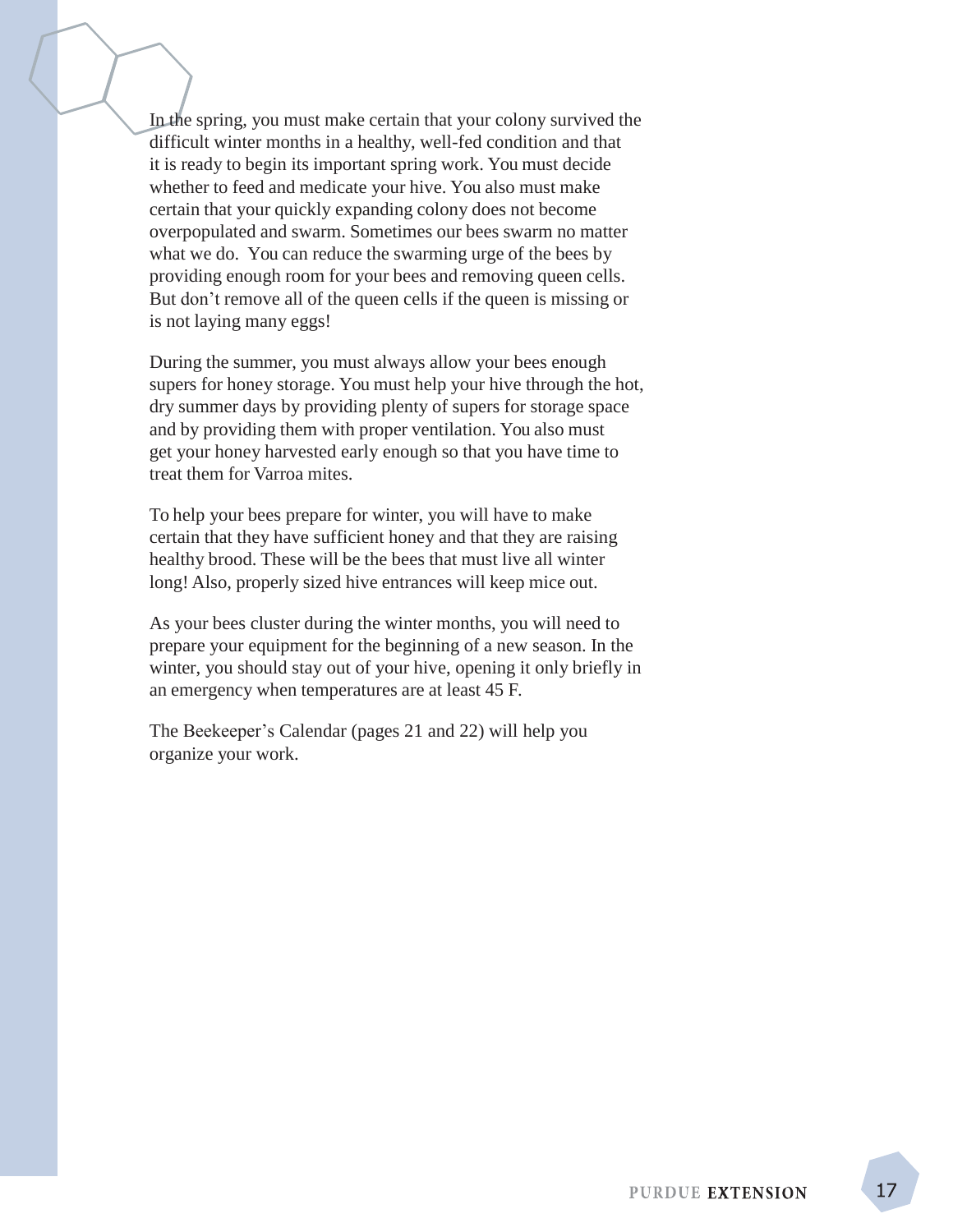Summer and Spring What flowers are important for the bees in your area?



When installing a queen in a hive, why is it important to keep feeding them sugar syrup?

What is "balling the queen," and why does it happen?

List indicators of swarming.

What is a play flight? What behaviors distinguish play flighting from robbing?

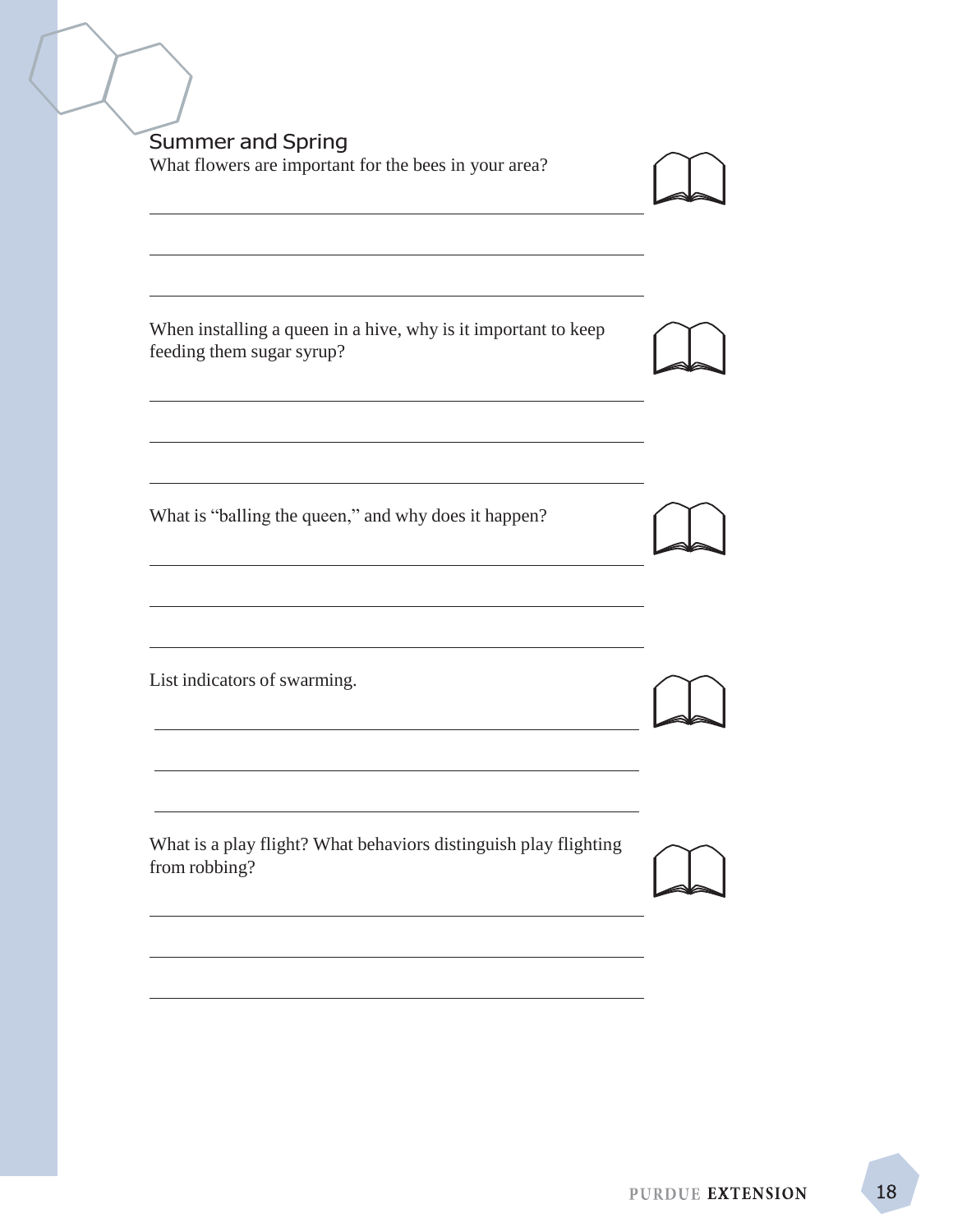### Late-Season Management

Why is it important to combine weak colonies with other hives?

Experienced beekeepers recommend making certain that your colony is strong in the autumn so that you will not have to go through it during the winter. Why?

What is important to successfully overwinter your hive?

What are the benefits of top entrances in winter?

Why is it important to monitor food stores in spring or late winter?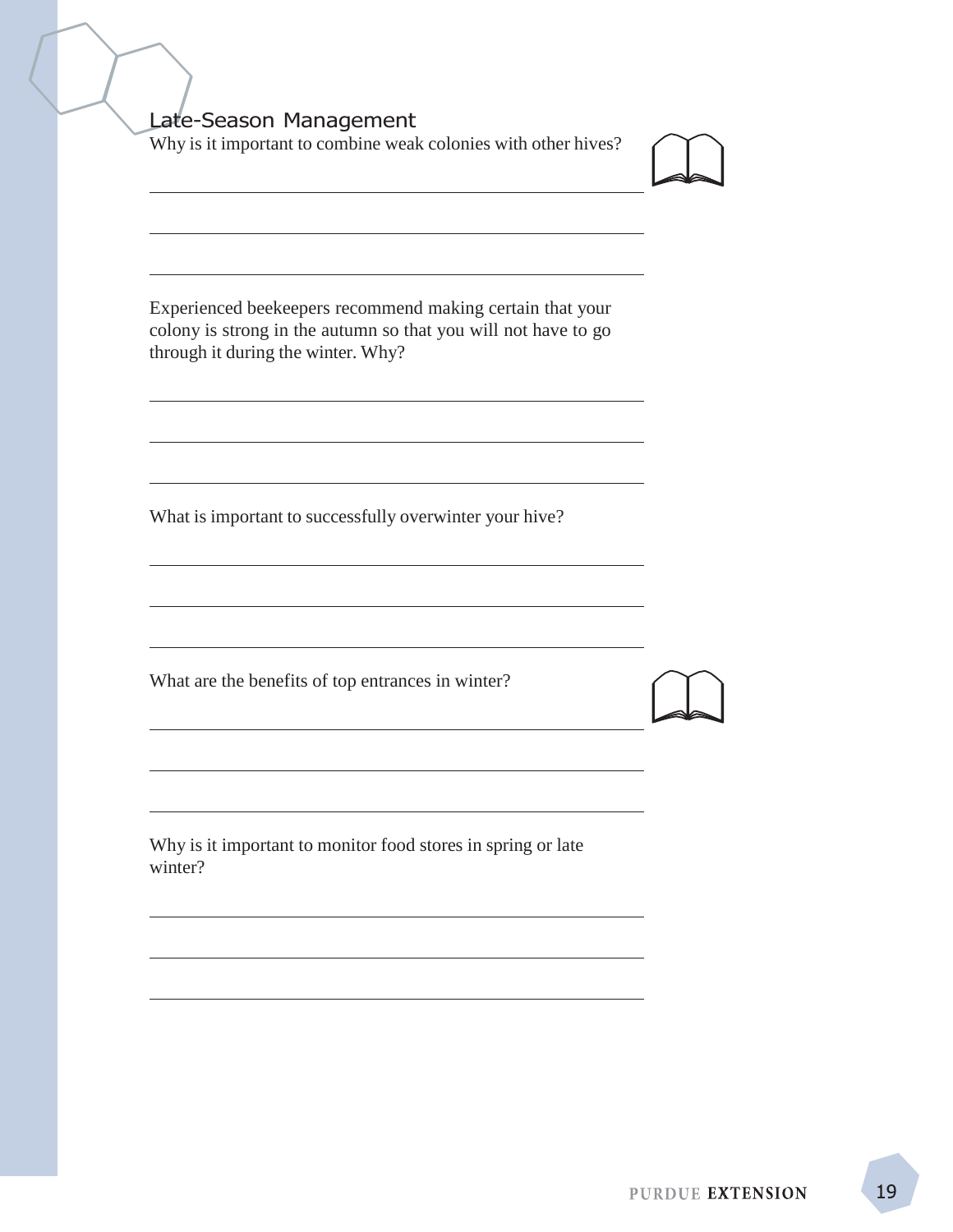Explain the old beekeeper's poem: A swarm of bees in May Is worth a load of hay. A swarm of bees in June Is worth a silver spoon. A swarm of bees in July, Let it fly.

Does a young queen or old queen leave the hive with a swarm?

Why are swarms usually very gentle in nature?



How can a recently hived swarm be encouraged to remain in its new home?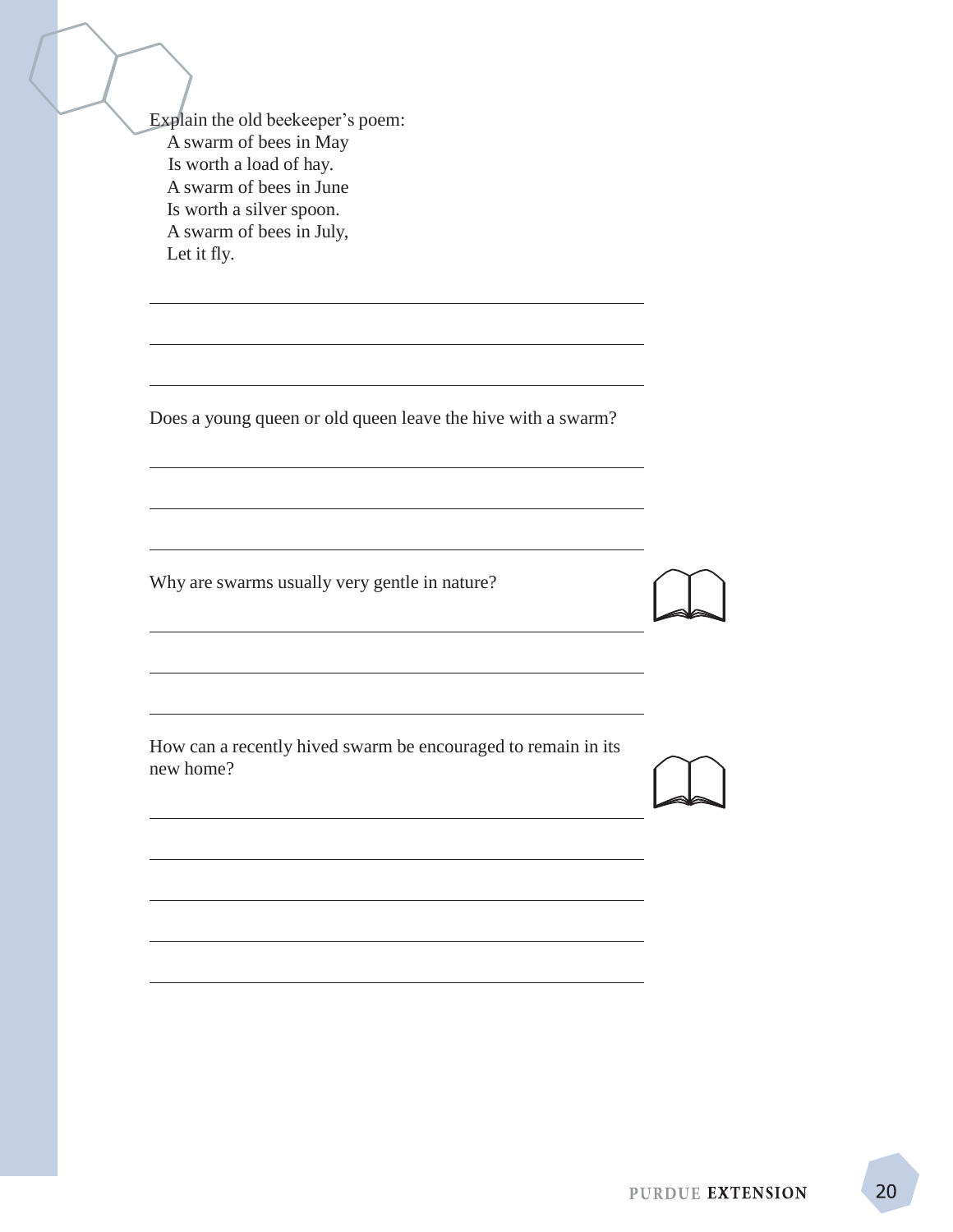Beekeepers say that if you want some comb foundation drawn out quickly into good frames of honeycomb, give it to a newly hived swarm. Explain.



What is the greatest advantage of using a double brood chamber system as the basic structure of your beehive?

Why is it dangerous to feed your bees in the middle of winter?

Packing of hives is not recommended for Midwestern beehives. Why not?

What method have you chosen to control Varroa mites?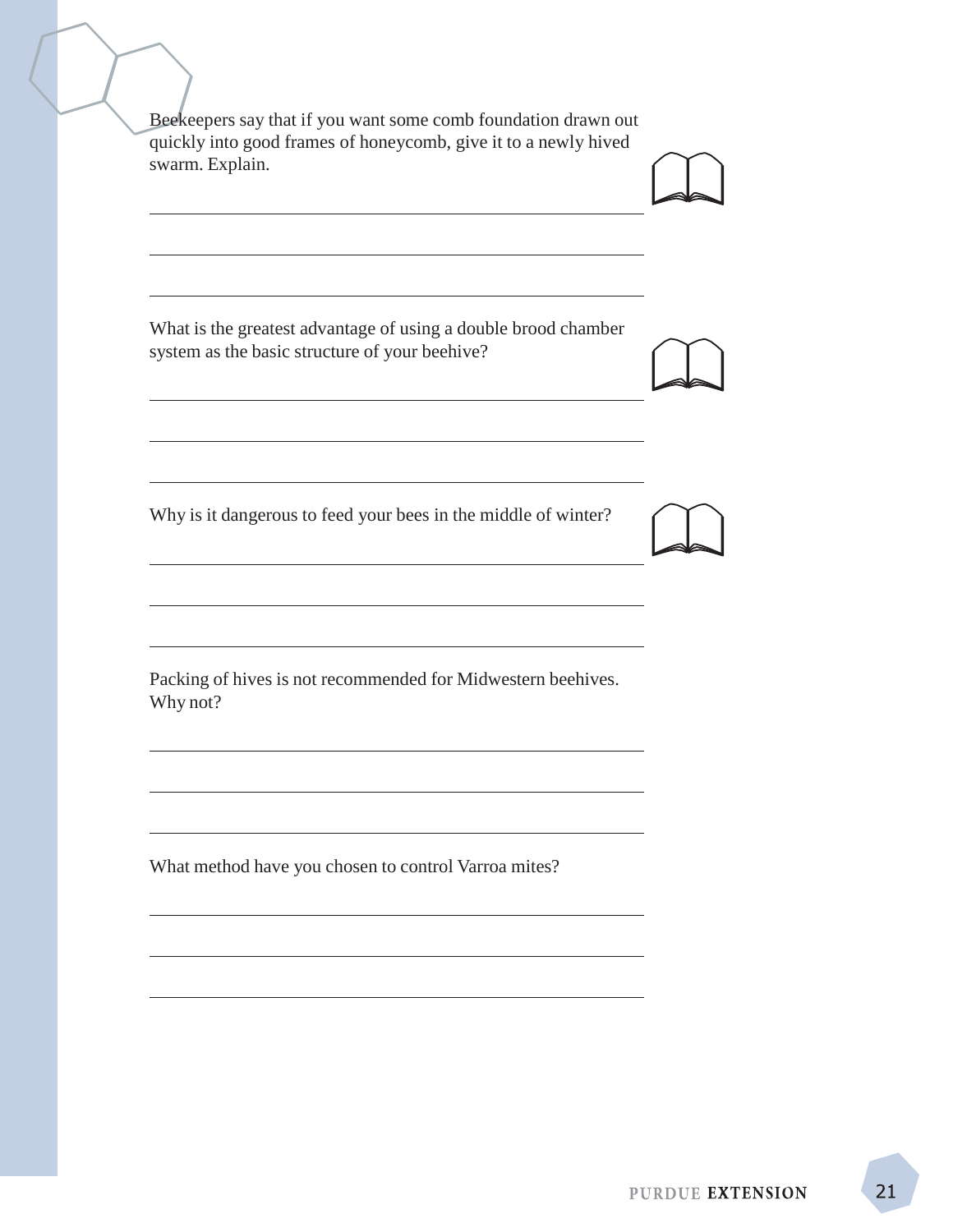Write a paragraph describing in detail your experience in carrying out each of the following duties of the successful beekeeper:

Spring feeding to stimulate brood production.

Supering and other swarm prevention techniques.

Fall feeding and "taking the hive down" to prepare it for the winter months.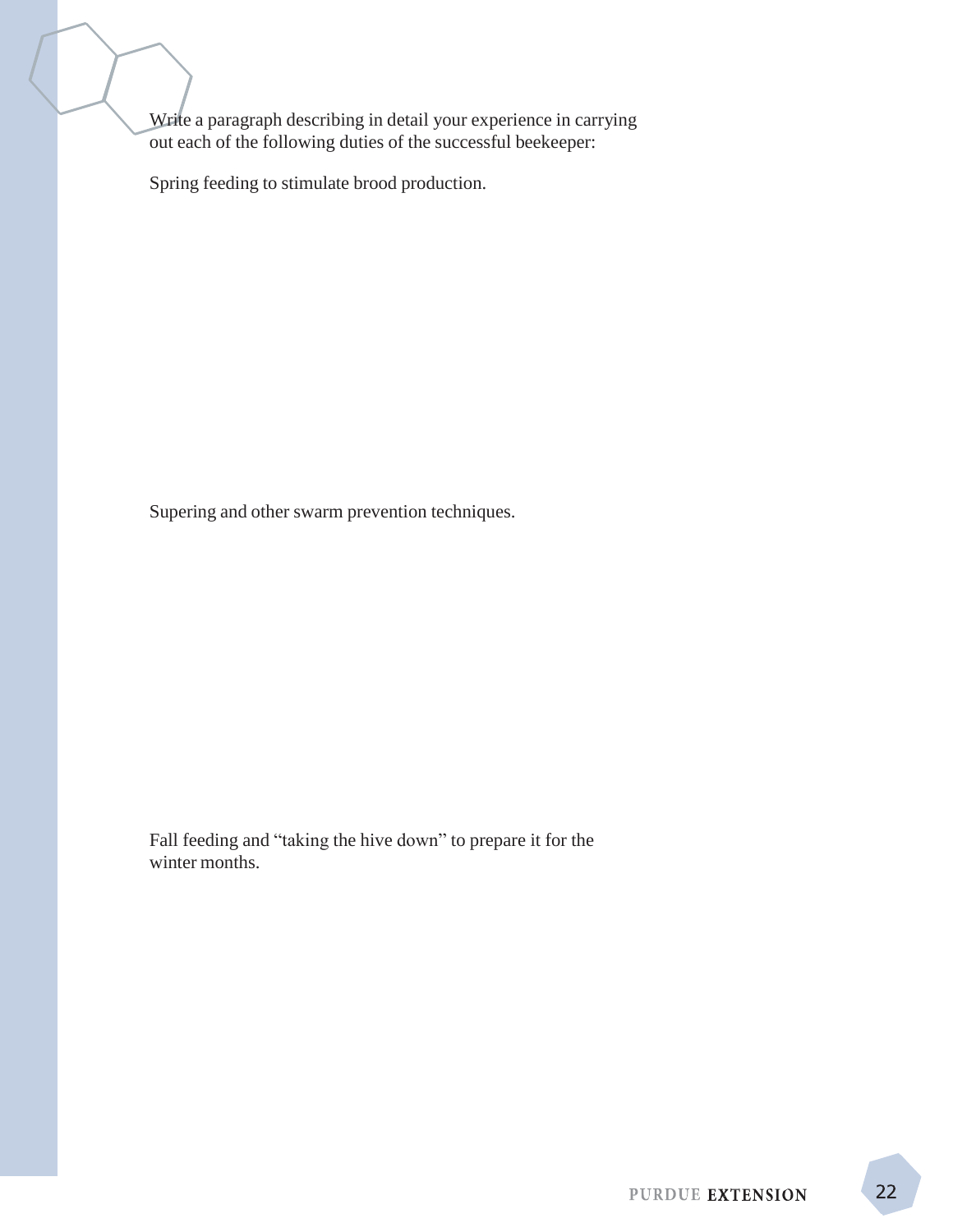## <span id="page-23-0"></span>The Beekeeper's Calendar

## **January**

- Perform emergency feeding with sugar candy or dry sugar on top of the inner cover, if necessary.
- Prepare equipment for coming season.

## February

- Perform emergency feeding with sugar candy or dry sugar, if necessary.
- Develop an advertising program.
- Order package bees or nucleus hives.
- Prepare equipment for the active season.
- Clean up dead colonies.
- Begin spring feeding toward the end of the month or early in March.

## March

- Order package bees and queens needed to replace those that are failing, or to make splits.
- Clean out entrances and bottom boards.
- Continue feeding sugar or syrup if colonies are empty.

## April

- Introduce package bees.
- Feed package bees syrup.
- Requeen colonies having failing queens.
- Split strong hives and requeen one half to prevent swarming.
- Reverse hive bodies on two-story colonies where the queen is only laying above.
- Check colonies for American foulbrood and Varroa mites.

### May

- Add a super to each strong colony.
- Remove queen cells to prevent swarming (but make sure they haven't swarmed first!).
- Add another super if necessary.
- Provide a ventilation hole.
- Place queen excluder below shallow super on colonies for comb honey.
- Start to rear queens if you want to raise your own.



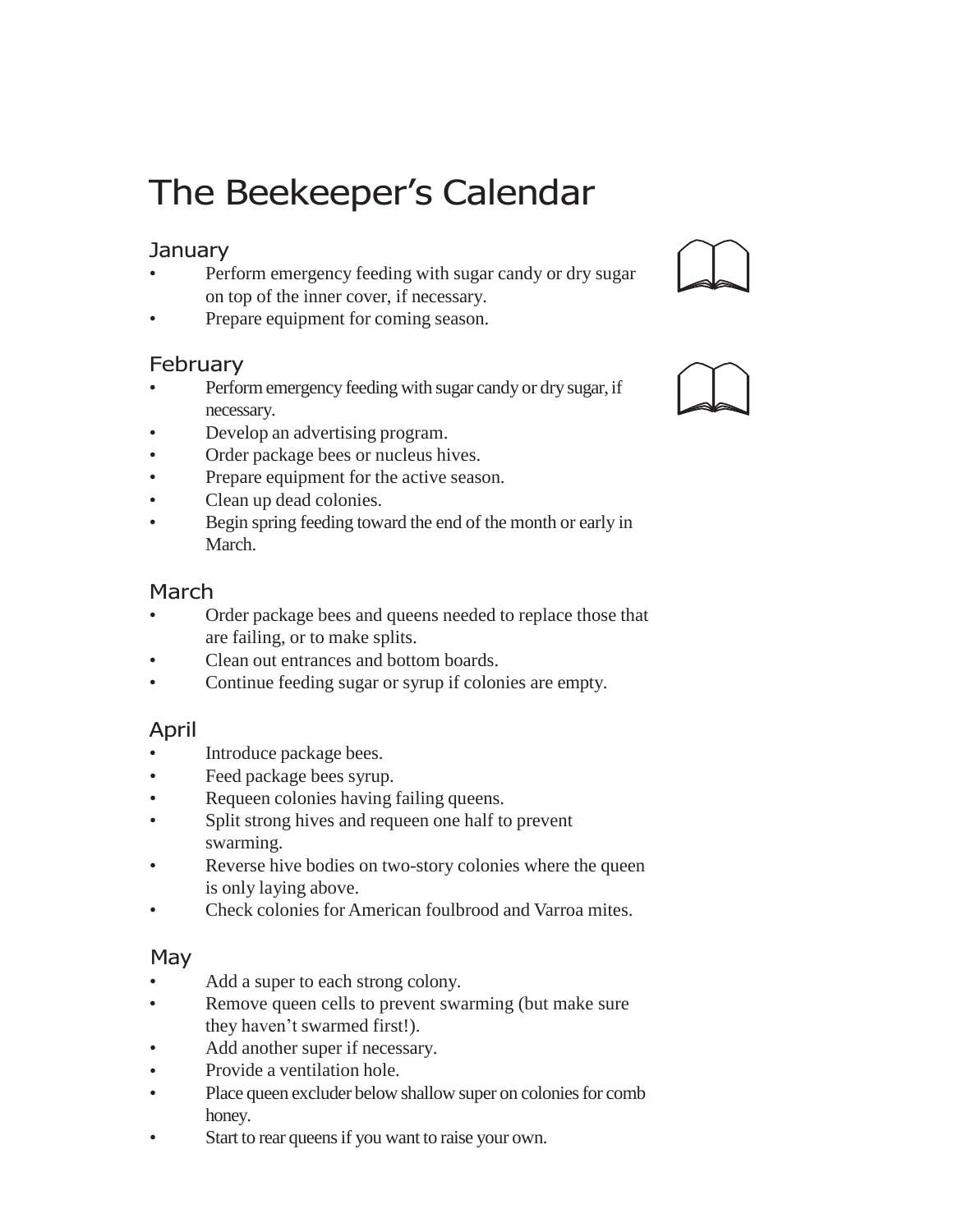

PURDUE EXTENSION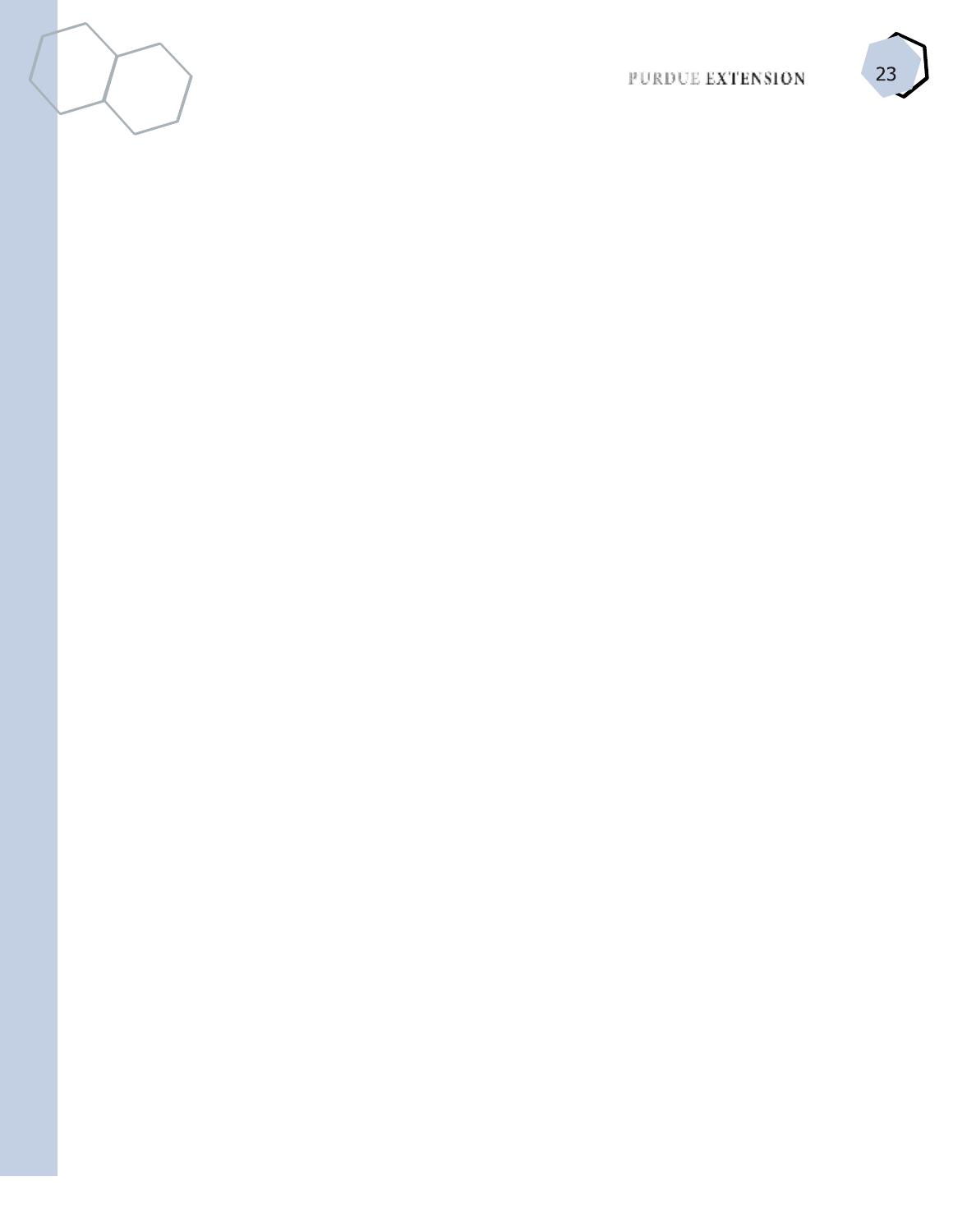### June

- Remove queen cells to prevent swarming.
- Replace defective combs with full sheets of foundation.
- Provide plenty of super space.
- Split hives to increase the number of colonies, if desired.
- Requeen toward end of month.
- Check colonies for American foul brood and Varroa mites.
- Remove comb honey supers when properly sealed.

#### July

Add sufficient super space.

#### August

- Harvest honey supers when they stop filling up.
- With honey supers off, treat for Varroa mites.
- Extract clover honey.
- Remove section supers.
- Do not work bees too much, to avoid robbing.
- Perform fall requeening.

#### September

- Provide supers for fall flow, or let bees store it in brood nest.
- Check colonies for American foul brood and Varroa mites.
- Either put empty supers above the inner cover to let bees clean them, or let bees rob from the supers in the bee yard. Then store with PDB moth crystals.

#### **October**

- Extract honey from fall flow.
- Put on entrance reducers or mouse guards.

#### November

- Complete late fall feeding if hives are light.
- Provide top entrance.
- Provide windbreaks.
- Develop a marketing program.

#### December

- Continue to develop your marketing program.
- Make equipment for extracting, bottling, etc.
- Read bee books.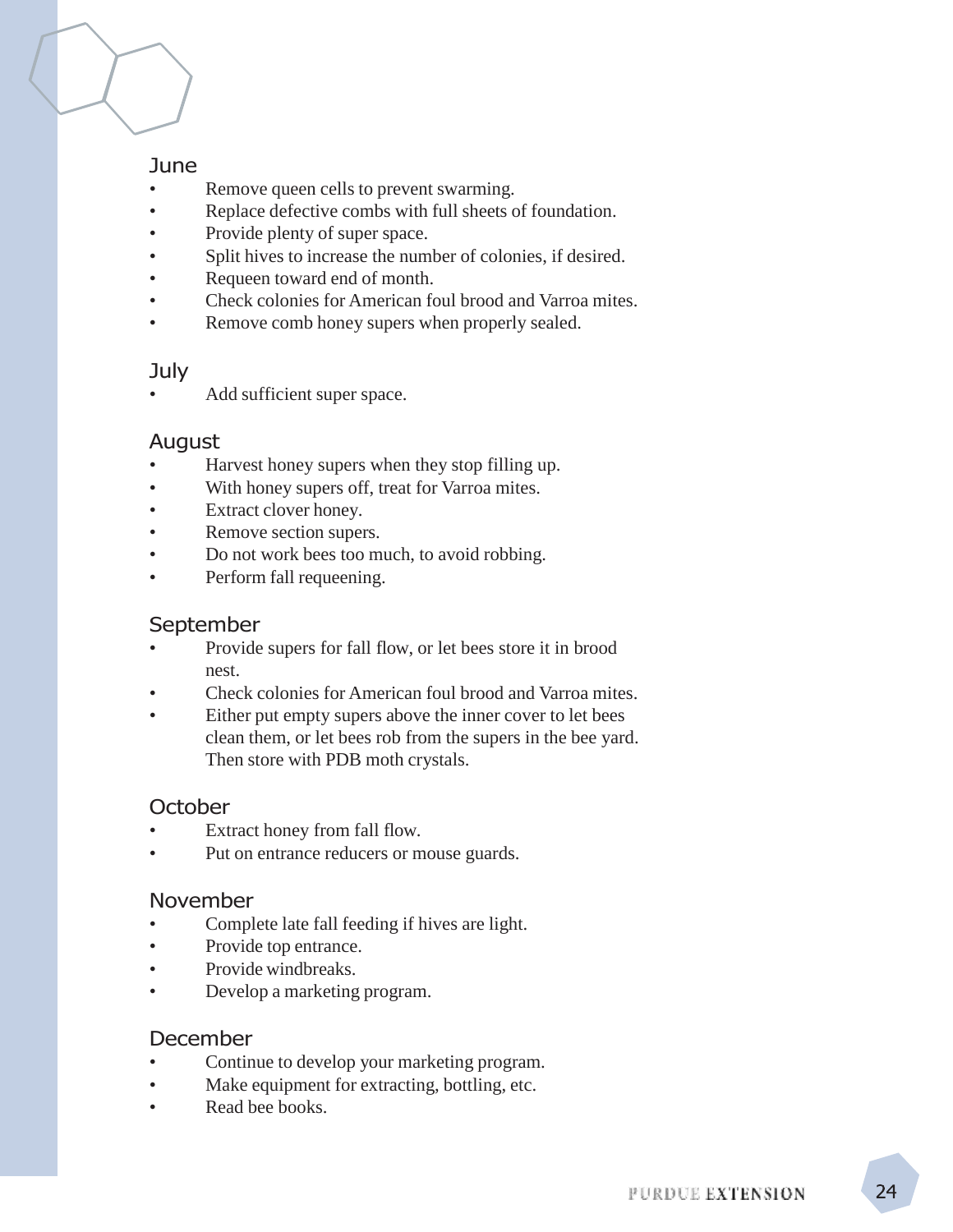## <span id="page-26-0"></span>Extracting Honey

If you learned well and followed the basic principles of beekeeping and if weather conditions were good, your bees should have produced more honey than they will need for the winter. This means you can take some for your own use. Be very careful, though, to leave plenty of honey for the bees to eat during the winter; leave them at least one brood chamber full of honey.

You can use the following method of removing honey from the comb if an extractor is not available and if you extract only a few frames of honey. Realize that this method is only practical for a limited amount of honey and, even then, it means the loss of the reusable comb. Cut the comb from the frame, and mash it in a kettle set in a hot water bath or double boiler. As the comb is gradually heated, the wax will melt and come to the top of the honey. Once the honey and wax are separated, cool the boiler, and lift off the wax. Then strain the honey through cheesecloth and allow it to settle overnight. By morning, it will be ready for bottling. Another method is to simply let the mashed comb strain through a stainless steel screen. This method avoids heating the honey too much, which can affect the flavor and color of your honey.

Certain pieces of equipment are necessary to extract honey properly from the comb. Perhaps you can borrow an extractor from your advisor. Without the proper equipment, extracting honey is a very time-consuming and difficult process. Also, it is inconvenient because, without the use of an extractor, the comb cannot be reused and new comb foundation will have to be provided each year.

If you decide to purchase an extractor, consider purchasing the following equipment:

- honey extractor
- settling tank
- uncapping knife (1 if electric, 2 if not electric)
- cappings scratcher
- jars, storage tins
- cheesecloth or stainless steel strainer

You can get a honey extractor, settling tank, and uncapping knife from any of the manufacturers of beekeeping equipment (see Resources). Purchase jars and tins from these companies, too, if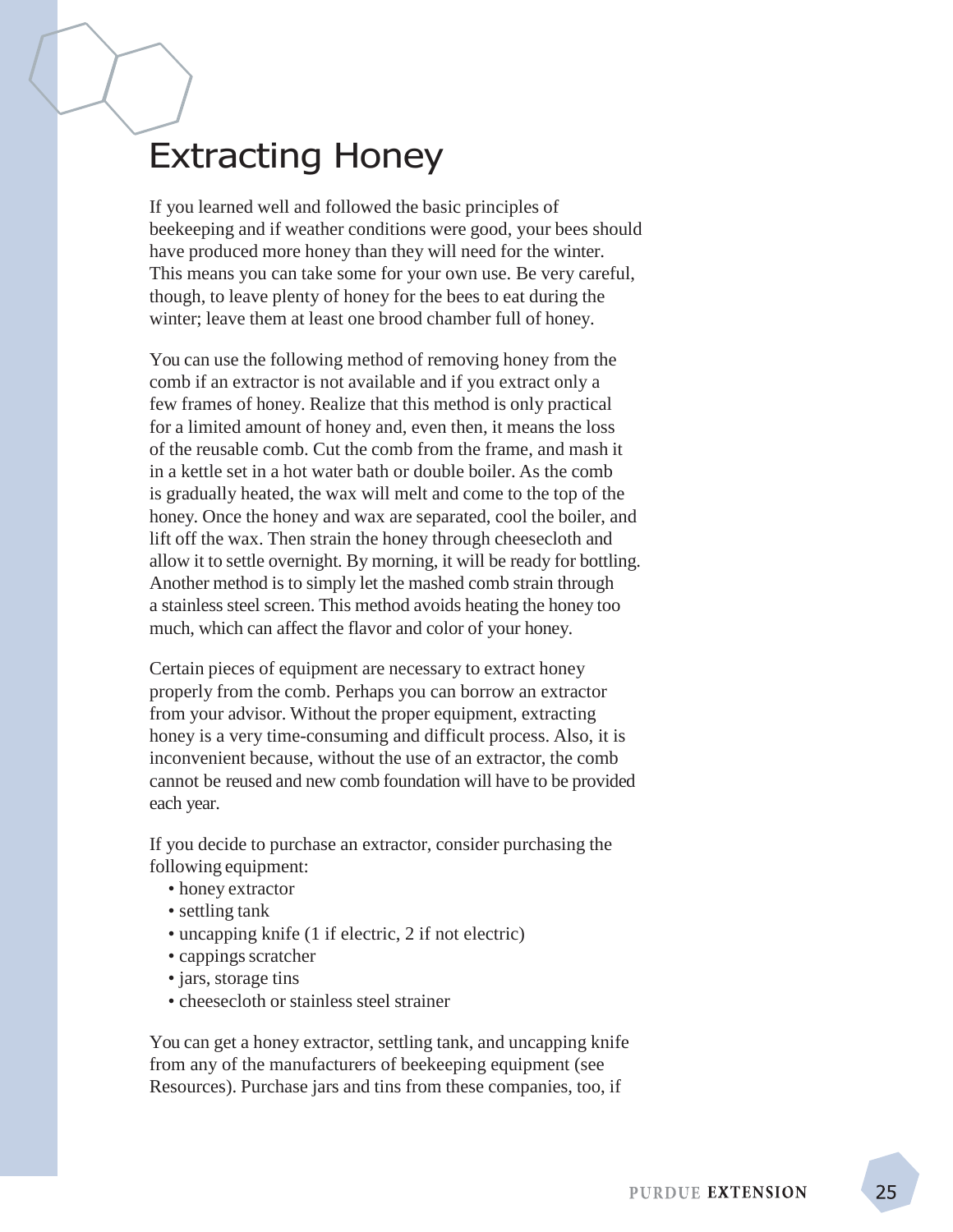you choose to use a uniform bottling system. A steel strainer is easy to use. Try to find one that fits over your honey bucket.



What are the advantages of using shallow supers in the production of extracted honey?

How do you know when a frame is ready to be removed from the hive for extraction?

For the beginner, the brushing method of removing bees from comb is recommended. Describe the method.

Explain the purpose of the basic pieces of equipment necessary for the extracting process that you will use for your harvest.

Explain how an extractor removes the honey from the comb.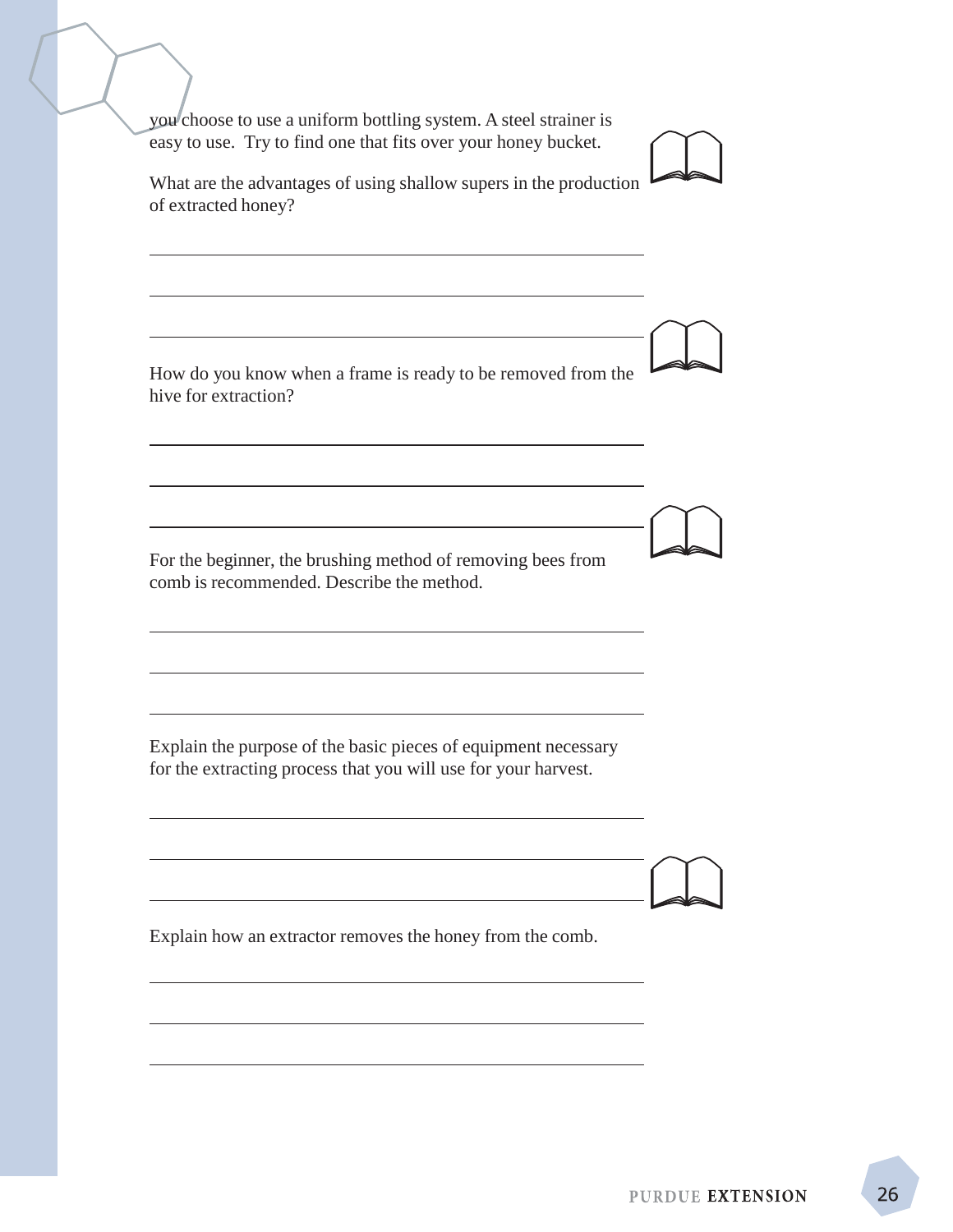Explain why it is very important to maintain a weight balance and a steady, moderate speed while using the extractor to spin out the honey.

Explain the statement: "To produce chunk honey, you should use a light brood foundation, not wired. In the production of extracted honey, you should use three-ply foundation wired in the frames, or a plastic foundation."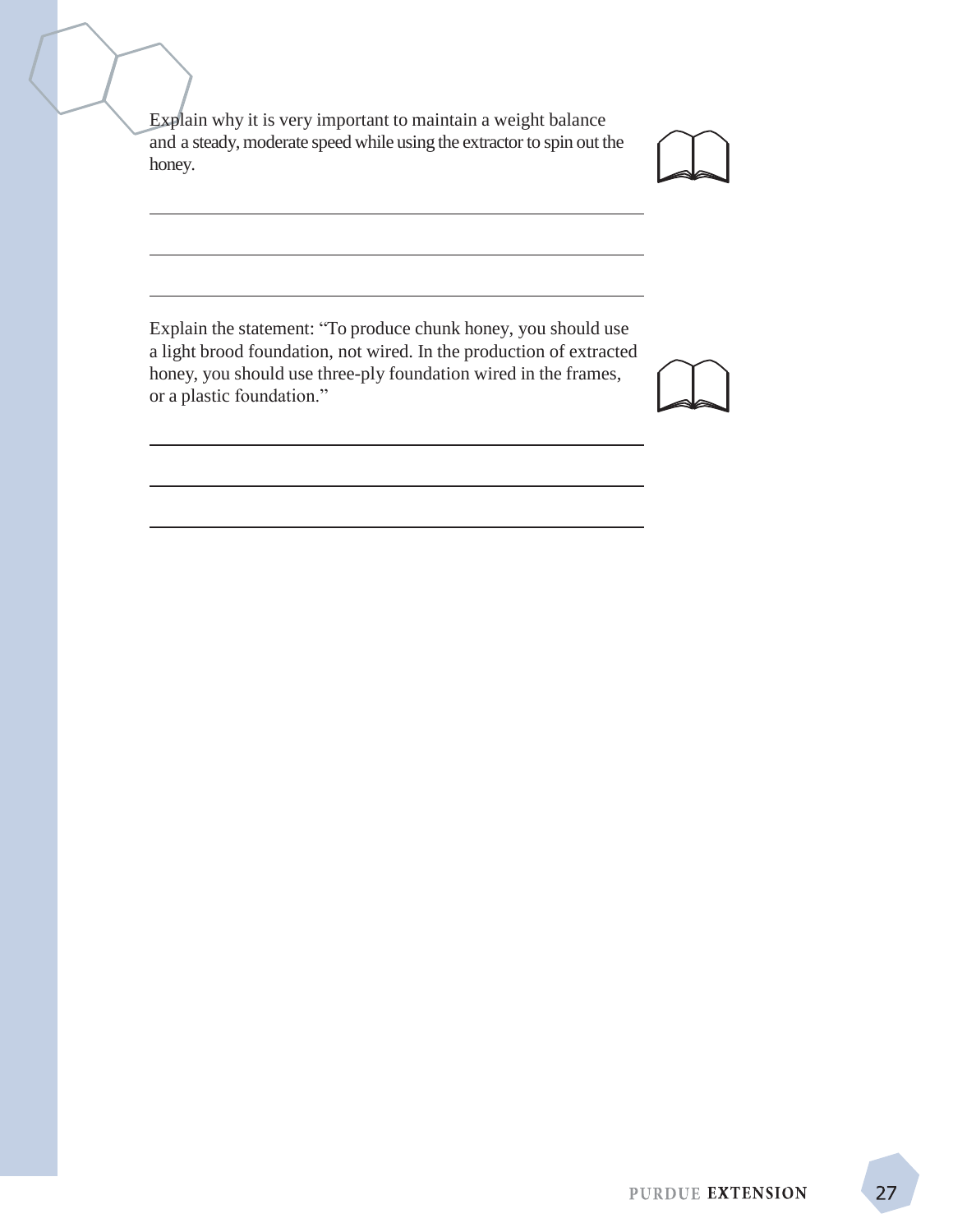## <span id="page-29-0"></span>Bottling and Marketing Honey

You probably began your beekeeping work because you were interested in the honey bee and you liked outdoor work. However, by now you know there is money to be made in keeping honey bees. Honey is a valuable commodity. Its commercial value is increasing as more and more people realize the benefits of using honey. To make it profitable, a good beekeeper must also be a good business person, knowing how to package the product in an efficient and attractive manner and how to offer it to the public in an appealing way.

Market any surplus honey in one of three forms: extracted honey, chunk honey, or cut comb honey. Chunk honey is a piece of comb honey packed in a jar with liquid or extracted honey. Cut comb honey is a square of comb honey cut from a shallow, super-size frame of sealed honeycomb, then packaged in clear plastic.

This will give you a good background in the methods that can help make your beekeeping hobby a profitable business.

You will need labels for your jars of honey to describe the contents and to tell whose bees produced the honey. These labels should be as attractive as possible. All the bee equipment companies sell a variety of labels with space for you to write or stamp your name and address. Order enough of these labels or, better yet, design your own personalized label and have it printed for your use.

Define clarification of honey.

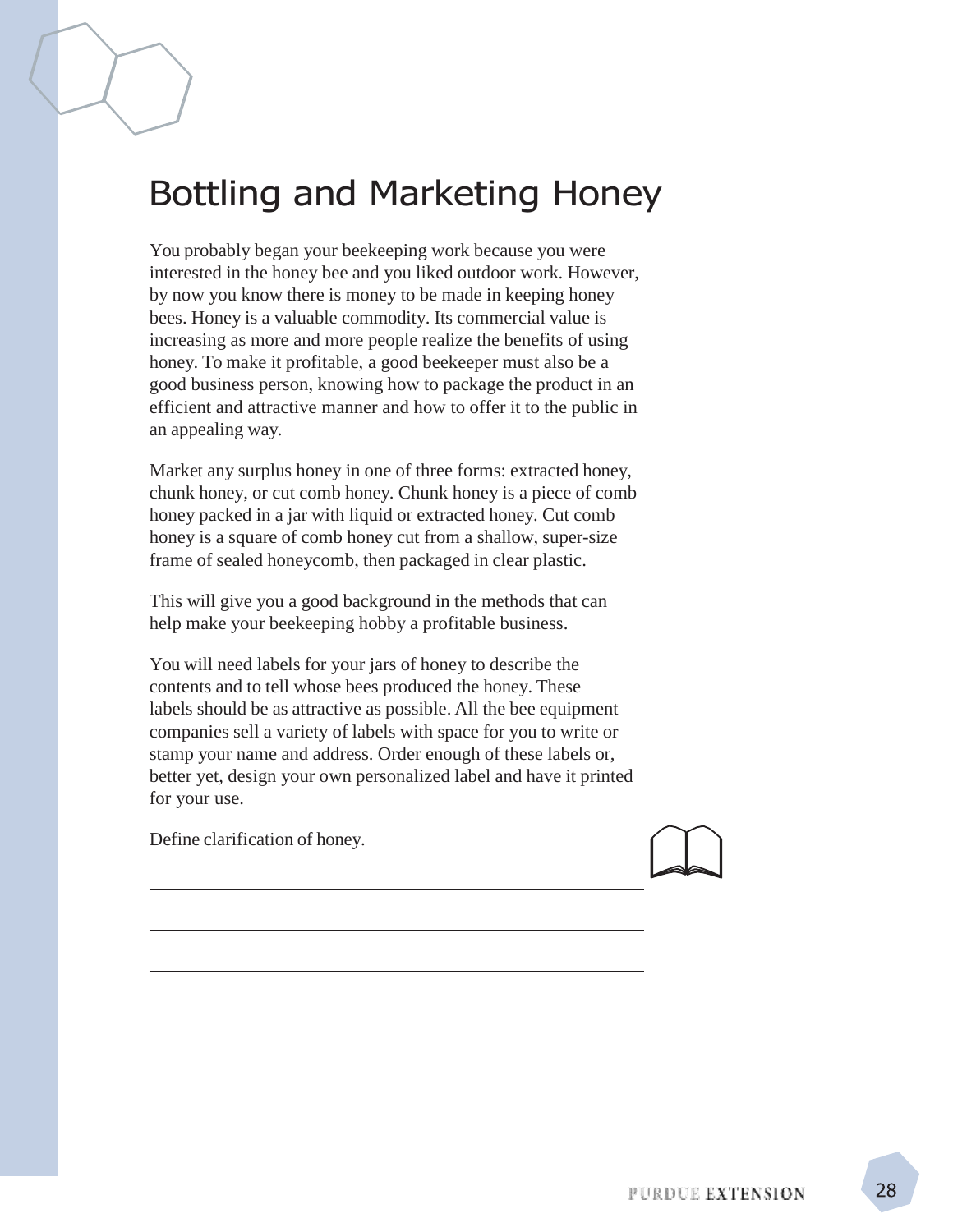Honey does not have to be heated before it is sold. What are the advantages and disadvantages of heating your extracted honey? Tell whether you will process your honey by heating it.

Explain the cause of cloudiness in honey and how to avoid it.



Describe several different possibilities for places to give or sell your honey.

Describe in detail your plan for marketing your honey.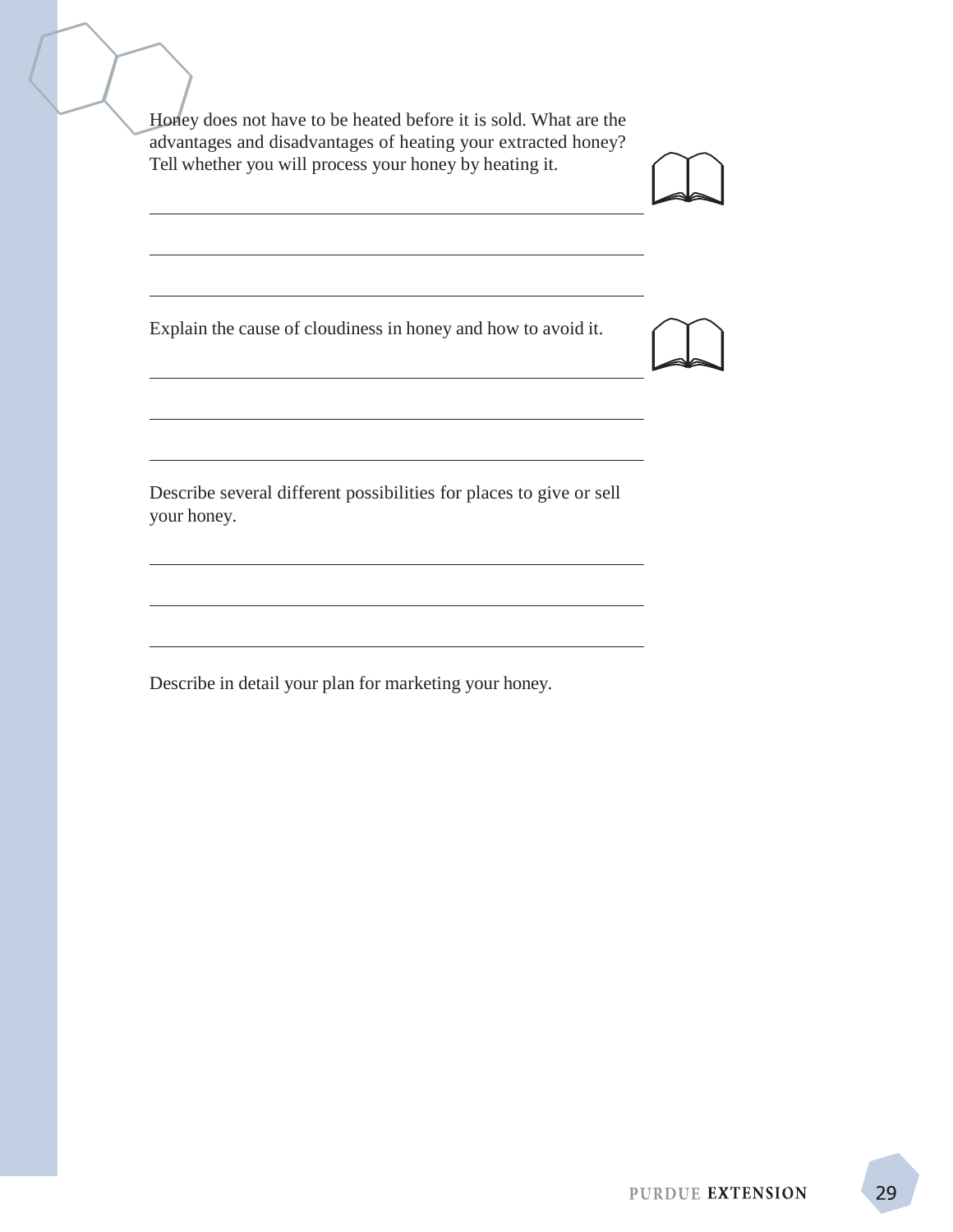Attach or sketch any promotional materials you designed.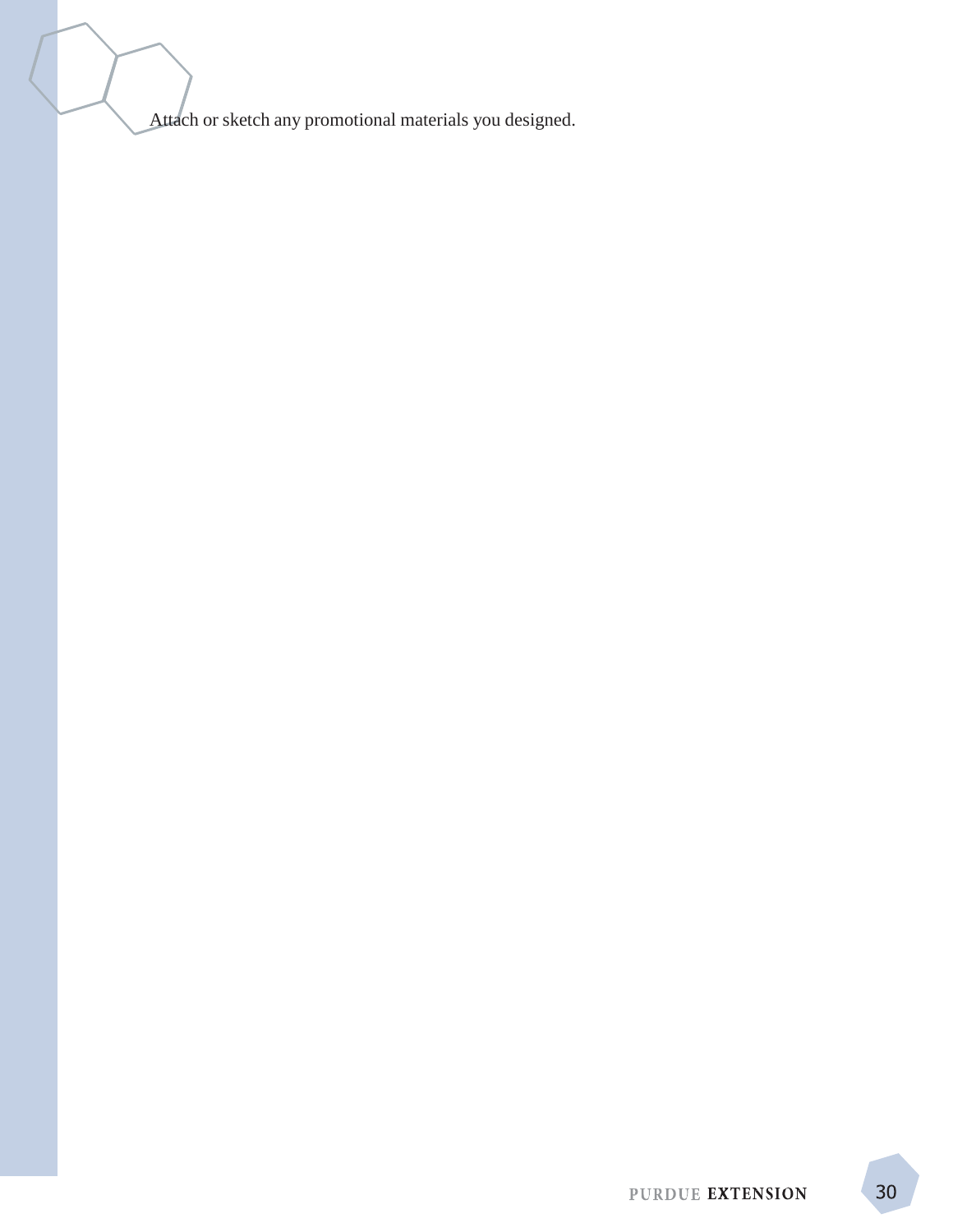# **Inventory**

## List all of your beekeeping equipment.

| <b>Date</b>     | <b>Item</b> | <b>Number</b> | <b>Cost</b> |
|-----------------|-------------|---------------|-------------|
| <b>Obtained</b> |             |               |             |
|                 |             |               |             |
|                 |             |               |             |
|                 |             |               |             |
|                 |             |               |             |
|                 |             |               |             |
|                 |             |               |             |
|                 |             |               |             |
|                 |             |               |             |
|                 |             |               |             |
|                 |             |               |             |
|                 |             |               |             |
|                 |             |               |             |
|                 |             | <b>Total:</b> |             |
|                 |             |               |             |

## Receipts

| <b>Date</b><br><b>Obtained</b> | <b>Item</b>   | <b>Value</b><br>(Used at<br>Home) | <b>Value</b><br>(Sold) |
|--------------------------------|---------------|-----------------------------------|------------------------|
|                                |               |                                   |                        |
|                                |               |                                   |                        |
|                                |               |                                   |                        |
|                                |               |                                   |                        |
|                                |               |                                   |                        |
|                                |               |                                   |                        |
|                                | <b>Total:</b> |                                   |                        |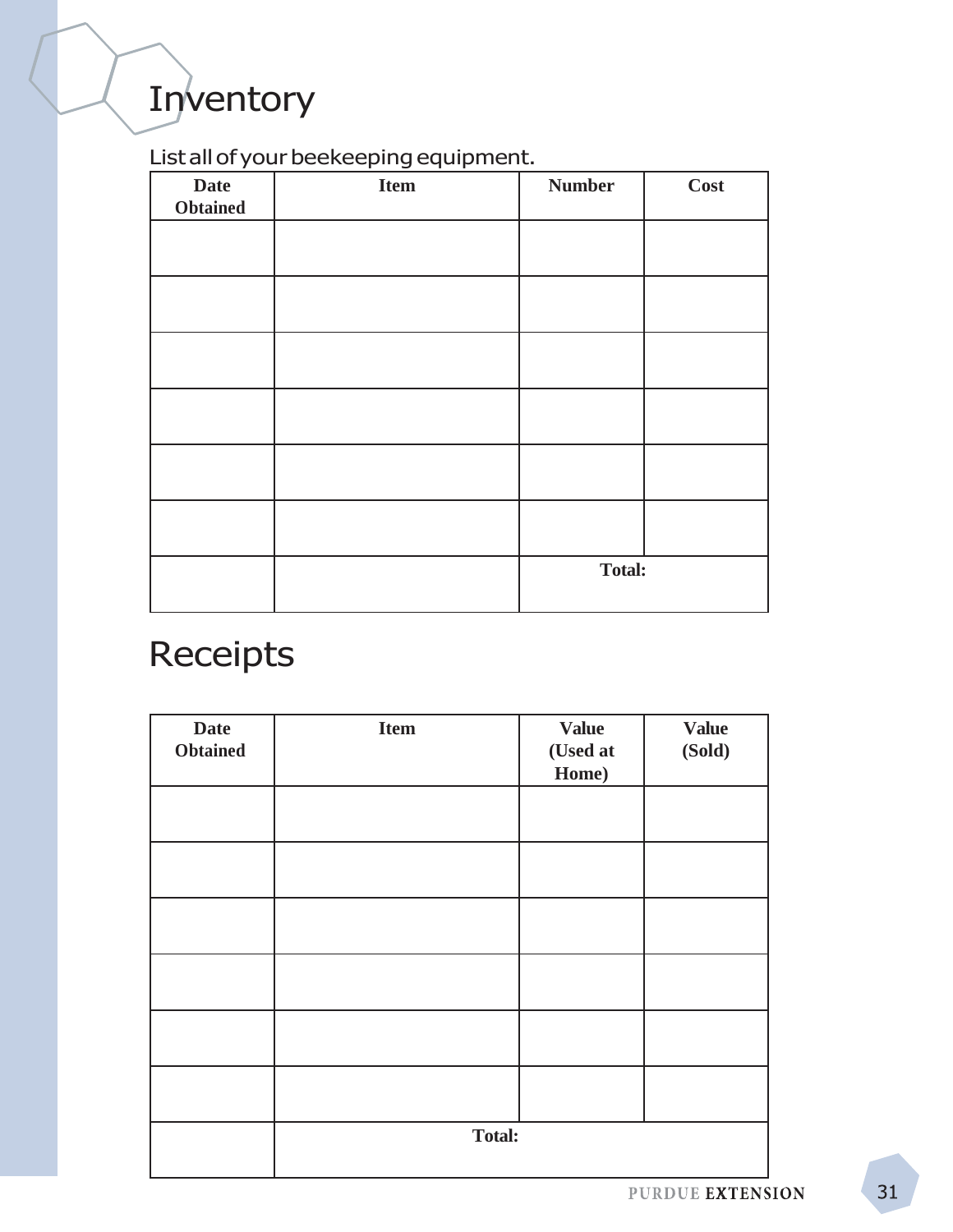## Financial Summary

### Assets:

| Total value of bees, equipment, etc., on hand January 1 |  |
|---------------------------------------------------------|--|
| Total value of supplies, equipment, etc., purchased     |  |
| during year                                             |  |
| Miscellaneous expenses (explain) during year            |  |
|                                                         |  |
| Total:                                                  |  |

### Inventory:

| Total value of bees, equipment, etc., on hand<br>December 31 |  |
|--------------------------------------------------------------|--|
|                                                              |  |
| Total value of bee products available for sale               |  |
| December 31                                                  |  |
| Total:                                                       |  |

Total pounds of honey produced:

Value of bee products sold:

Yearly profit (or loss)  $=$   $\overline{\phantom{a}}$ 

Assets – Inventory + Value of bee products sold.

 $+$   $-$ 

Yearly profit/loss: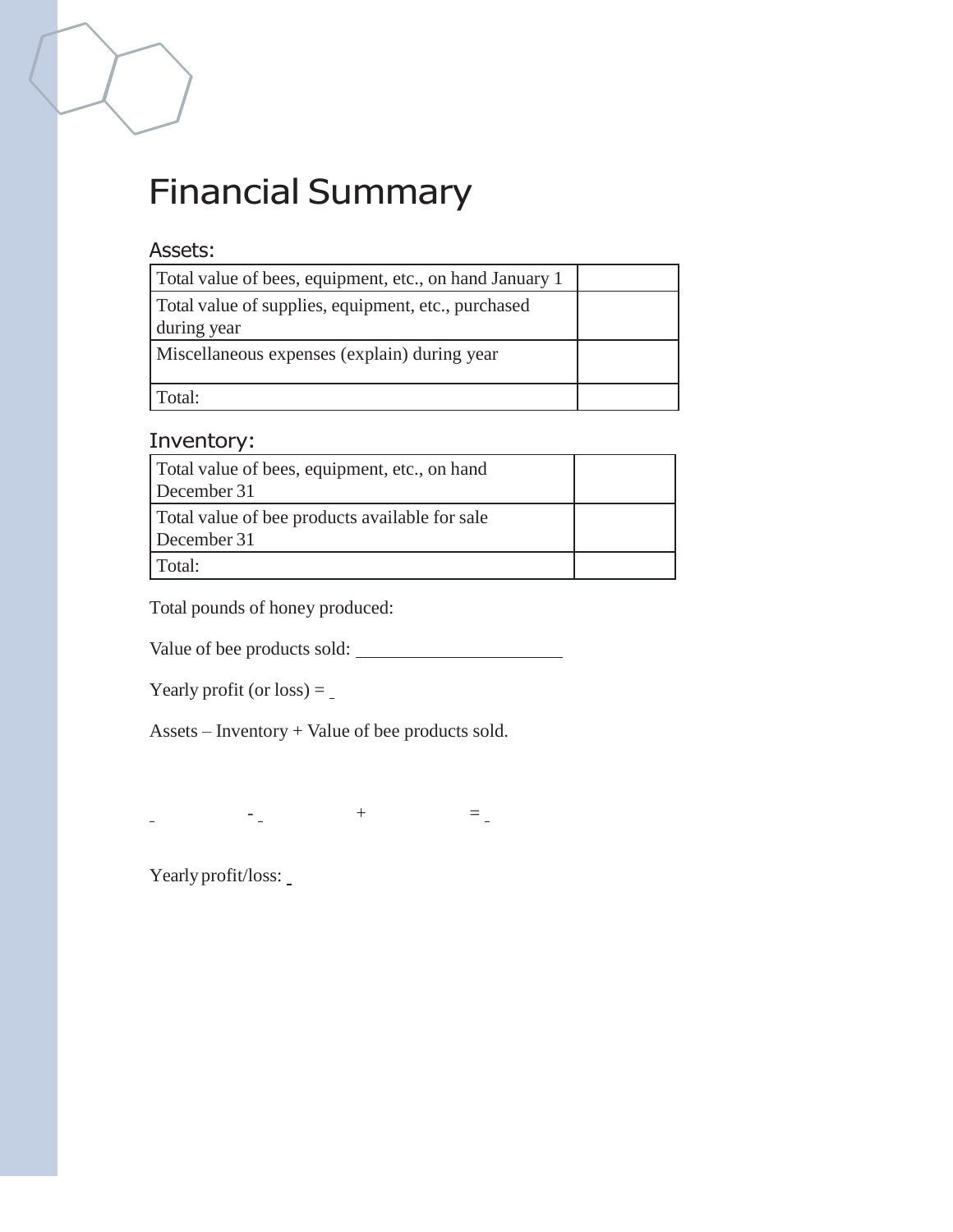#### PURDUE EXTENSION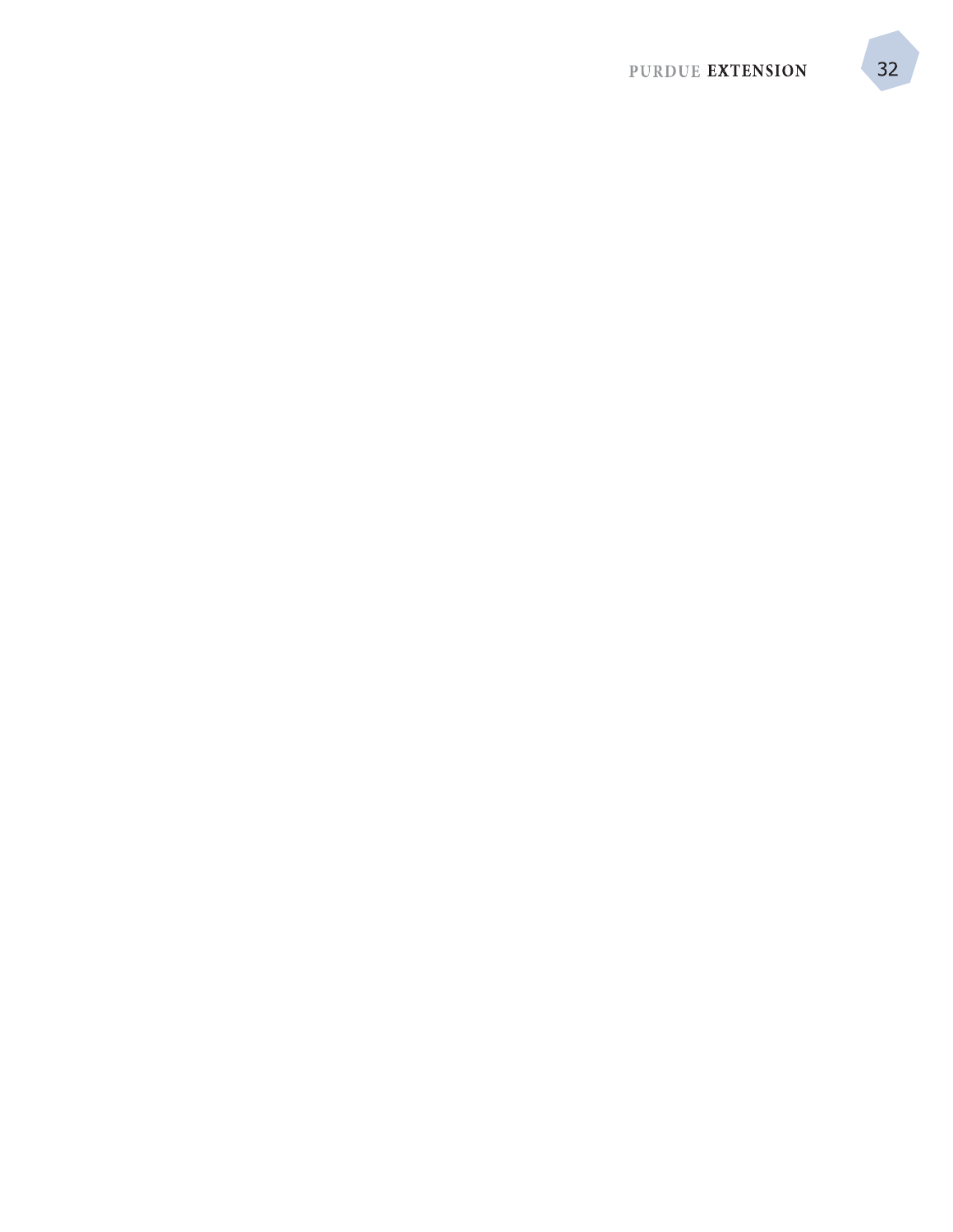

## Labor Record

Record all time spent working on your beekeeping project.

| <b>Date</b> | <b>Kind of Work</b> | <b>Time Spent</b> |
|-------------|---------------------|-------------------|
|             |                     |                   |
|             |                     |                   |
|             |                     |                   |
|             |                     |                   |
|             |                     |                   |
|             |                     |                   |
|             |                     |                   |
|             |                     |                   |
|             |                     |                   |
|             |                     |                   |
|             |                     |                   |
|             |                     |                   |
|             |                     |                   |
|             | <b>Total:</b>       |                   |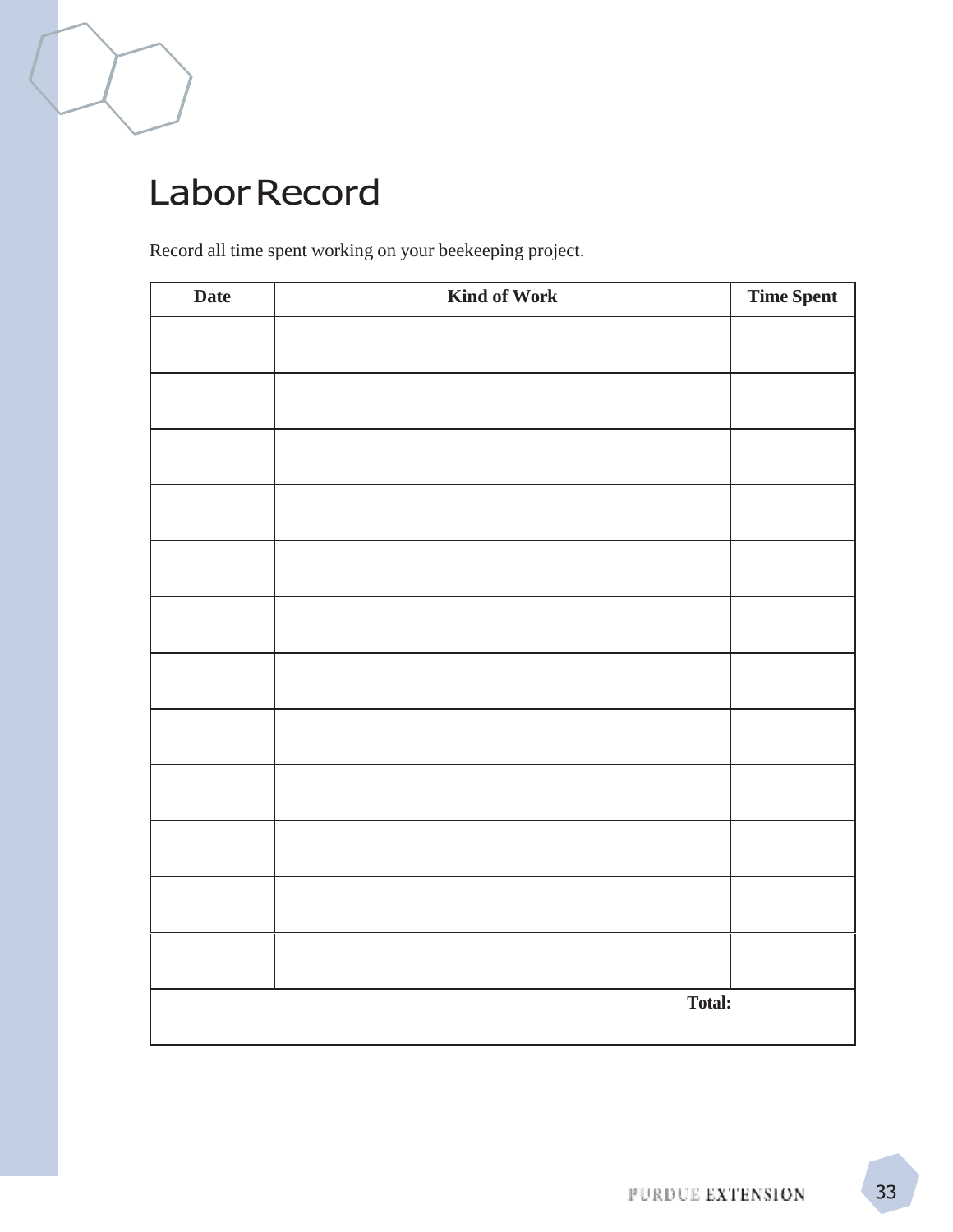## <span id="page-36-0"></span>DemonstrationsandTalks

Now that you are a working beekeeper, there is much about your craft that you could tell or show others. Use your imagination, and try to remember what fascinated you and what questions you had about honey bees before you began this 4-H project. Below is a list of possible topics for demonstrations or discussions. Use any of these ideas, or choose other interesting aspects of beekeeping to tell others about. An Action Demonstration on one of the following topics is an excellent way to teach others about bees.

- Selection of a good hive location
- "Going through" a hive
- Swarming and catching swarms
- Disease control
- The seasonal management of a beehive
- Extracting honey

### Action Demonstration Guidelines **What is an action demonstration action demo?**

An action demo is a fun way to share with others what you have learned in your 4-H project. It's a kind of "show and tell" but with more action. An action demo is not like a regular demonstration, where the audience sits and listens to a prepared talk. An action demo lets the audience get involved.

Action demonstrations can be given anywhere there are a lot of people, such as a county or state fair, shopping mall, street fair, or any 4-H event. Your job as a demonstrator is to interest the audience in your topic so that they stop and learn something new or try their hand at what you are doing.

#### **How do I choose a topic for my action demo?**

An action demo can be on almost any subject. The topic should be something that you enjoy and are knowledgeable about. Consider the following questions when choosing a topic:

- Can you complete the action demonstration in 3—5 minutes?
- Can it easily be repeated over and over again to fill the assigned time?
- Is your action demo showing something that would interest the general public?
- Is there a good way to involve your audience in your action demo ("hands–on" or answering questions)?
- Can the supplies for the "hands-on" section be used over and over again, or will they need to be replaced? (Remember if the materials must be replaced, it will cost more to do the demonstration.)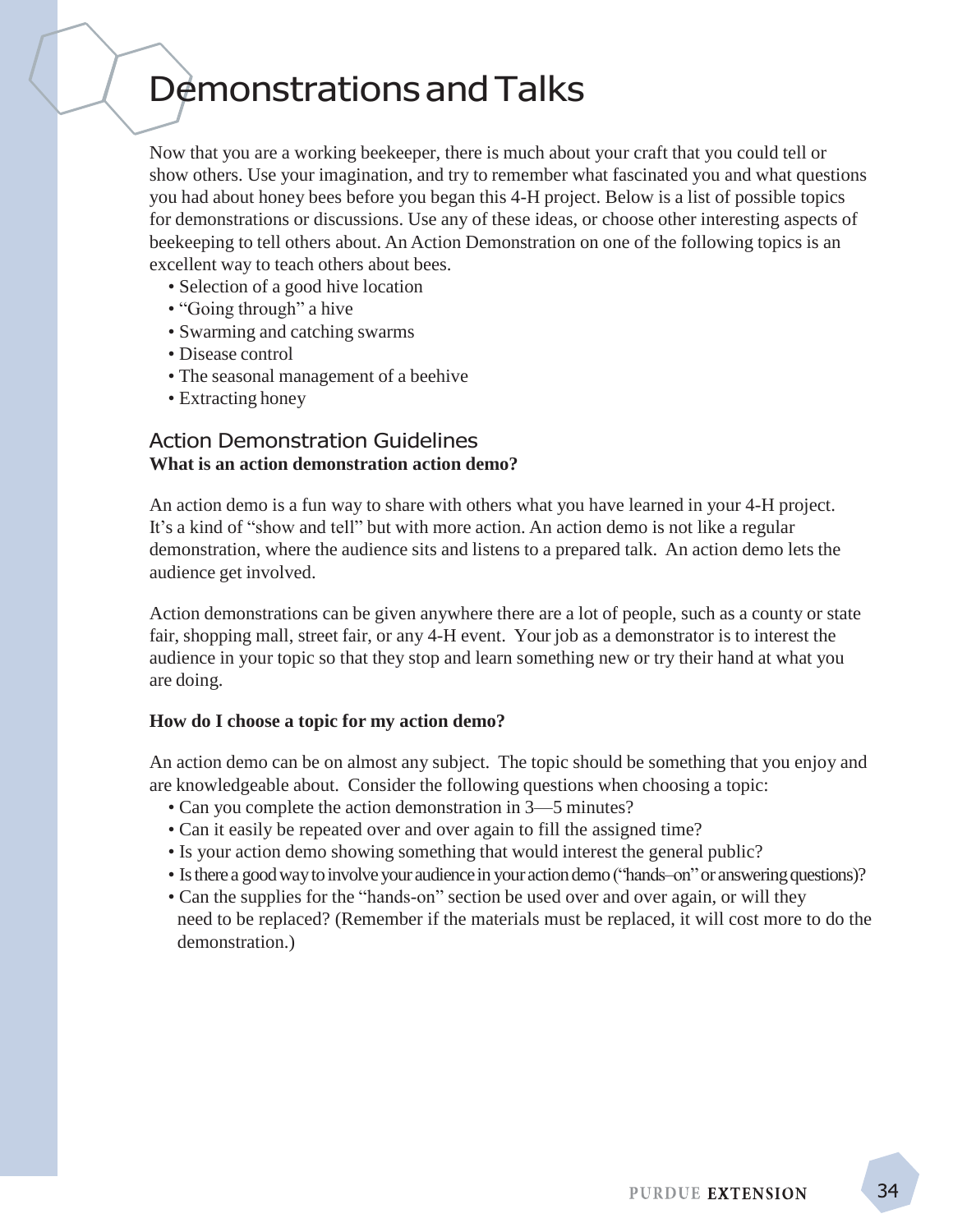#### **How can I get the audience involved?**

The first thing you need to do is be enthusiastic and attract people's attention as they walk by your table. You might have a colorful tablecloth or poster to spark their interest. You might ask them a question such as: "Would you like to play this game?" or "Have you ever made pretzels? Would you like to try?" The best way to attract their attention is having people around your table doing something. People love to do hands-on activities, so once you get a few people at your table, they will attract others. For more information on action demonstrations see V-4-H-28.

Involve your audience by having them:

- do what you are doing,
- do a "hands-on" section,
- judge the quality of various items,
- play a game, or
- answer questions.

Remember, the key to a good action demo is getting your audience involved.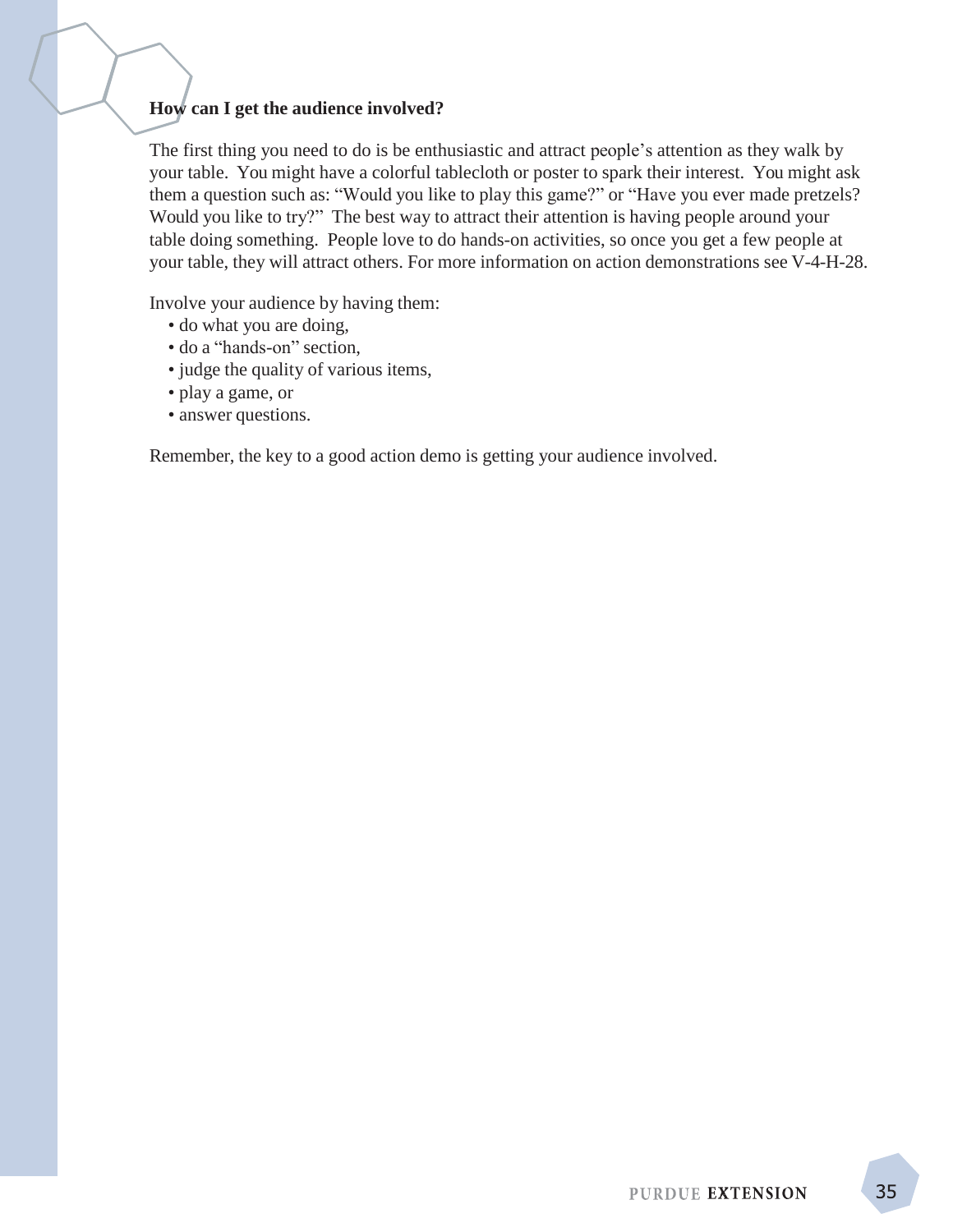# Action Demo Checklist

| <b>Topic</b>                                                                                      | Yes | N <sub>0</sub> |
|---------------------------------------------------------------------------------------------------|-----|----------------|
| Was the topic interesting to the general public, causing them to stop, watch, or<br>participate?  |     |                |
| Did the topic stimulate questions from the audience?                                              |     |                |
| Was the topic of suitable length?                                                                 |     |                |
| Did the topic include something "hands-on" for the audience to do?                                |     |                |
| <b>Organizing the Content</b>                                                                     | Yes | $\bf No$       |
| Was the topic organized into short "show-and-tell" segments that were done<br>repeatedly?         |     |                |
| Were segments presented in logical order?                                                         |     |                |
| Were segments explained so that the audience understood why?                                      |     |                |
| Was it evident that the 4-H'er was knowledgeable about the subject and could answer<br>questions? |     |                |
| Did visuals, pictures, posters, or actual objects clarify the important ideas?                    |     |                |
| <b>Presenting the Demonstration</b>                                                               | Yes | N <sub>0</sub> |
| Did the 4-H'er seem enthusiastic?                                                                 |     |                |
| Did the 4-H'er encourage the audience to become involved in the demonstration?                    |     |                |
| Did the 4-H'er speak directly to the audience?                                                    |     |                |
| Did the 4-H'er show evidence of practice and experience?                                          |     |                |
| Did the 4-H'er show that she/he enjoys talking to the audience?                                   |     |                |
| Did the 4-H'er show enthusiasm, friendliness, and a business-like manner?                         |     |                |
| Did the 4-H'er tell about what they learned through this 4-H project?                             |     |                |
| <b>Comments:</b>                                                                                  |     |                |
|                                                                                                   |     |                |
|                                                                                                   |     |                |
|                                                                                                   |     |                |
|                                                                                                   |     |                |
|                                                                                                   |     |                |
|                                                                                                   |     |                |
|                                                                                                   |     |                |
|                                                                                                   |     |                |
|                                                                                                   |     |                |
|                                                                                                   |     |                |
|                                                                                                   |     |                |
|                                                                                                   |     |                |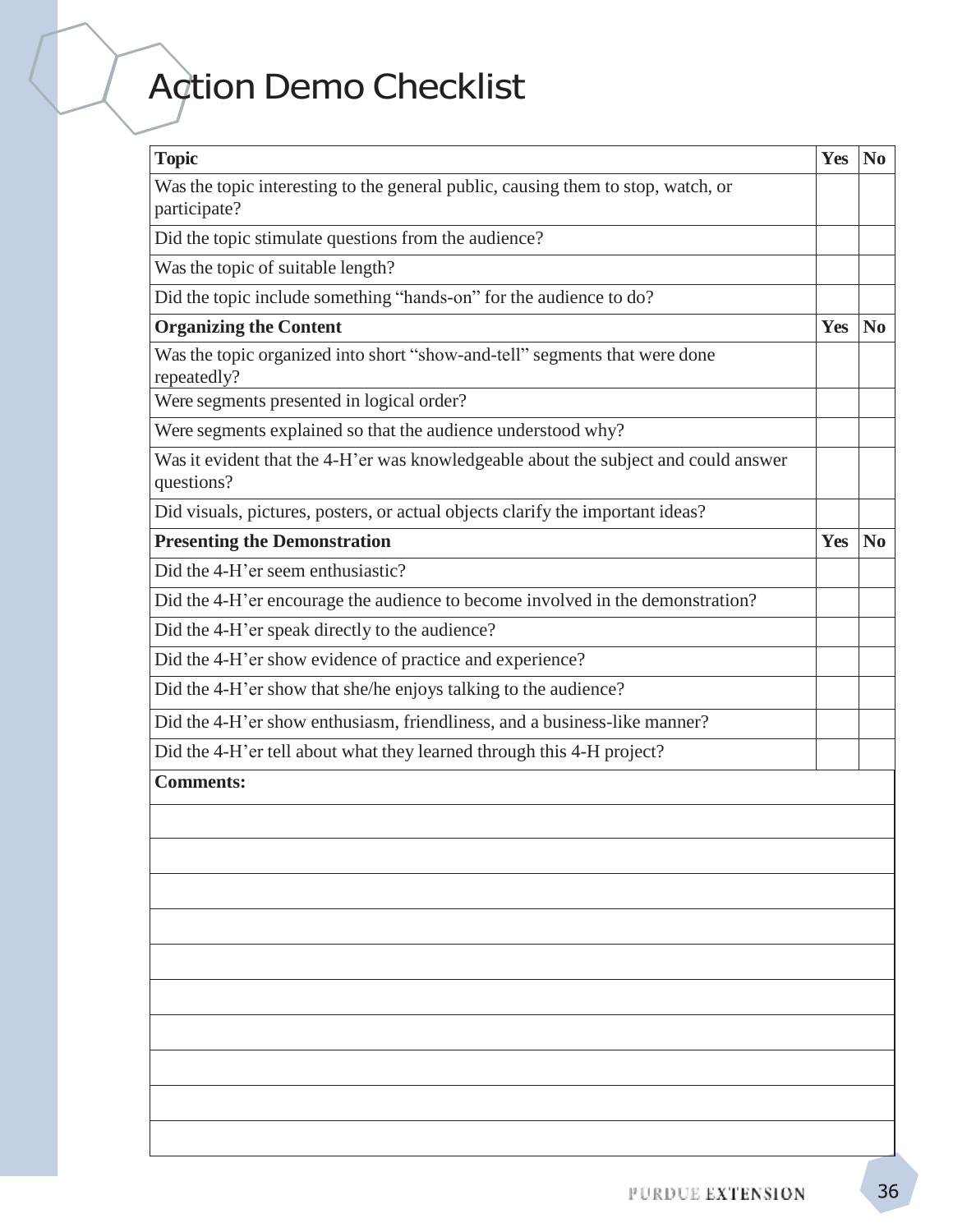# <span id="page-39-0"></span>**Exhibits**

You should get information about the 4-H Beekeeping exhibit from your county Extension educator. Indiana State Fair guidelines are available at the 4-H Web site (www.four-h.purdue.edu).

If you exhibit honey, judges will evaluate its color, body, flavor, aroma, uniformity of appearance, clarity, water content, and freedom from contamination. They will also evaluate the neatness of the container.

## <span id="page-39-1"></span>Resources

### Recommended Magazines:

*American Bee Journal* [http://www.dadant.com/journal/](http://www.dadant.com/journal) *Bee Culture*

<http://www.beeculture.com/>

## Recommended Book:

*Honey Bee Biology and Beekeeping*, by D. M. Caron. Wicwas Press. Cheshire, Connecticut. 1999. ISBN 1-878075-09-8.

## RecommendedVideo:

*A Year in the Life of an Apiary,* by Keith Delaplane, University of Georgia. 1-800-359-4040

<http://www.gactr.uga.edu/tv/videocatalog/bees.html>

### Purdue University Beehive Website

There are many beekeeping resources listed at the Purdue University Beehive site: <http://www.entm.purdue.edu/Entomology/research/bee>

Choose "getting started" under "Beekeeping Information." You will find links to Indiana beekeeping associations, general information sites, local suppliers, contacts, journals, sources for books, videos, and slides, and more! If you do not have Internet access, check your local library or visit your local Purdue Cooperative Extension Service office.

**Note:** If you do not have access to the Internet you can ask your county Extension educator to help you access this information. Many public libraries also have computers you may use.

## Indiana Department of Natural Resources (IDNR)

The state apiary inspector is employed by the Indiana Department of Natural Resources [\(IDNR, http://www.in.gov/dnr/\),](http://www.in.gov/dnr) Division of Entomology and Plant Pathology, and is located in Indianapolis. The Apiary News & Information Web site has a variety of information for the beekeeper, [http://www.in.gov/dnr/entomolo/apiary/apiarynews.htm.](http://www.in.gov/dnr/entomolo/apiary/apiarynews.htm)

### **Topics at the Web site include:**

• beekeeping meetings • Indiana apiary regulations • applications for shipping bees and elements of beekeeping into Indiana • assistance for beekeeping in - (State Apiary Inspector, Purdue bee specialist, beekeeping associations, etc.) • plants attractive to native bees

• links to Purdue bee publications • links to state and federal programs and services

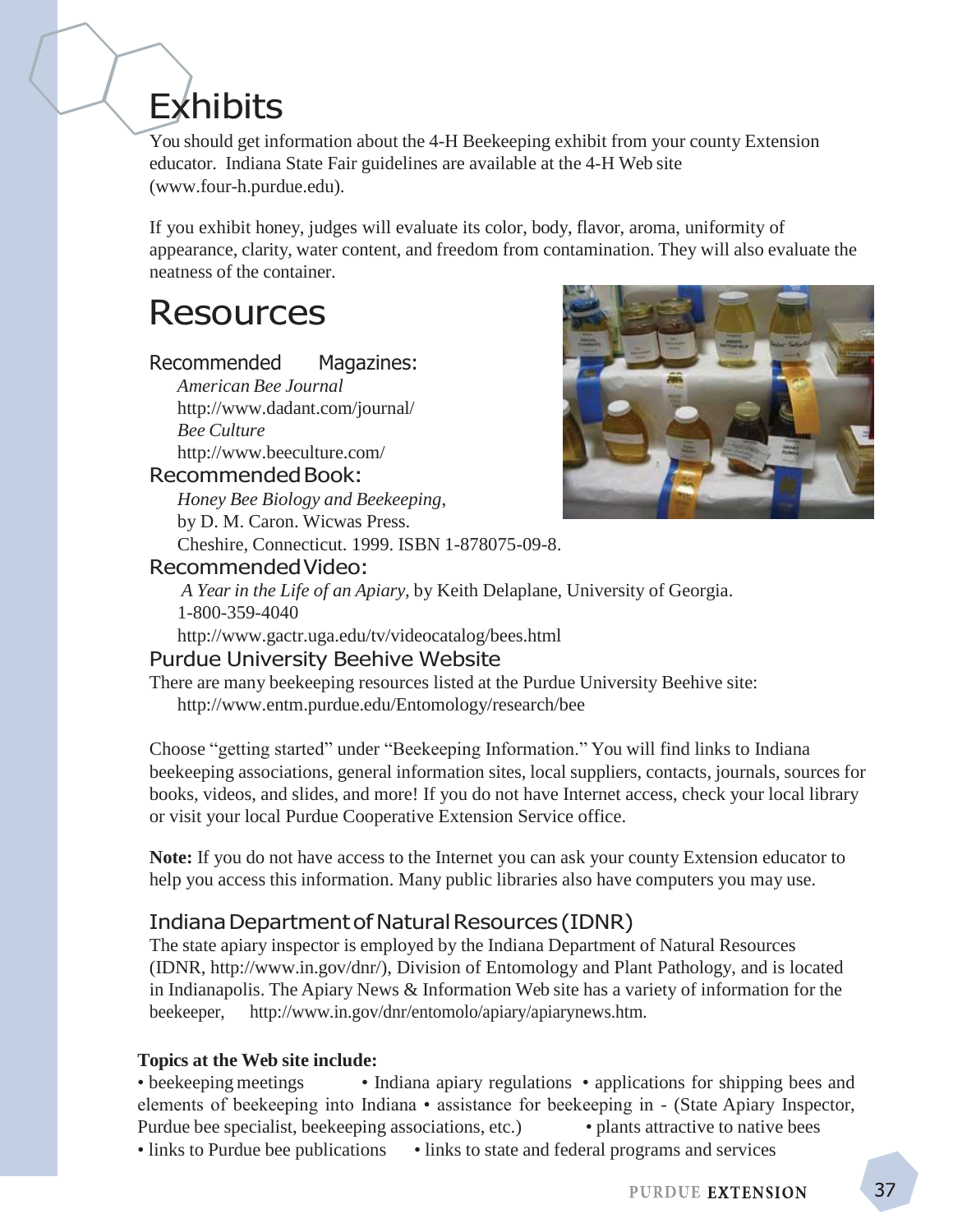## <span id="page-40-0"></span>**Glossary**

Afterswarms – Swarms that leave a colony with a virgin queen after a swarm of the same season has already left the hive.

American foulbrood – An extremely contagious disease of bees that affects them in the larval (worm) stage of development caused by the bacteria *Bacillus larvae*.

Apiary – A collection of colonies of honey bees; also, the yard or place where bees are kept.

Apiculture – Beekeeping.

Bee escape – A device to remove bees from supers or buildings; constructed to allow bees to pass through in one direction but to prevent their return.

Beehive – A box or other structure for housing a colony of honey bees.

Bee space – An open space (1/4 to 3/8 inch) that permits free passage of a bee but too small to encourage comb building.

Beeswax – The wax secreted by honey bees from eight glands within the underside of the abdomen and used in building their combs.

Bee veil – A wire screen or cloth enclosure worn over the head and neck for protection from bee stings.

Bottom board – The floor of a beehive.

Brace comb – Small pieces of comb built between combs and the hive.

Brood – Young developing bees found in their cells in the egg, larval, and pupal stages of development.

Burr comb – Small pieces of wax built upon a comb or upon a wooden part of a hive but not connected to another comb or part.

Castes – The different kinds of adult bees in a colony: workers, drones, and queen.

Cell – A single compartment in a honeycomb in which brood is reared or food is stored.

Chunk honey – A piece or pieces of comb honey packed in a jar with liquid extracted honey.

Clarification – The removal of foreign particles from liquid honey or wax by the straining, filtering, or settling process.

Cluster – The hanging together of a large group of honey bees, one upon another.

Colony – A community of honey bees having a queen, thousands of workers, and (during part of the year) a number of drones.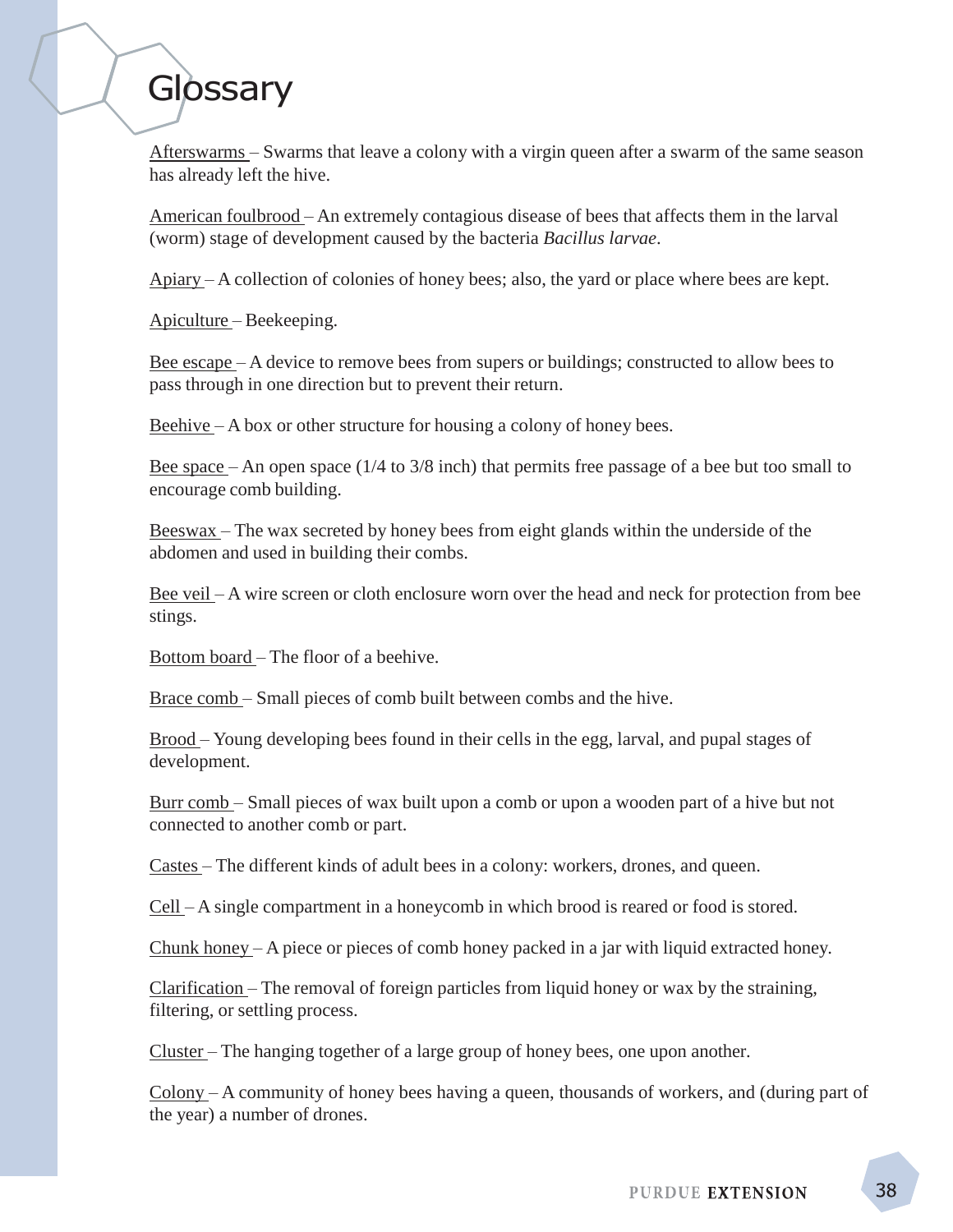$Cut$  comb honey – Squares of honey in the sealed comb in which it was produced; cut from a shallow super size frame of sealed honeycomb and then packaged in clear plastic.

Drifting – The return of field bees to colonies other than their own.

Drone – A male honey bee.

Dysentery – A disease of honey bees causing an accumulation of excess waste products that are released in and near the hive.

European foulbrood – An infectious disease affecting honey bees in the larval (worm) stage of development; caused by the bacteria *Streptococcus pluton*.

Extracted honey – Liquid honey.

Extractor – A machine using centrifugal force for removing honey from the comb without destroying the combs.

Field bees – Worker bees, usually at least 16 days old, that leave the hive to collect nectar, pollen, water, and propolis.

Foundation - Used to form base on which bees can construct complete comb, made of either wax or plastic.

Frame – Four strips of wood joined at the end to form a rectangular device for holding honeycomb.

Granulated honey – Honey that has crystallized, changing from a liquid to a solid.

Hive – Worker bees available for purchase. As a verb, to put a swarm in a hive.

Hive body – A single wooden rim or shell that holds a set of frames. When used for the brood nest, it is called a brood chamber. When used above the brood nest for honey storage, it is called a super.

Hive cover – The roof or lid of a hive.

Hive tool – A metal tool with a scraping surface at one end and a blade at the other; used to open hives, pry frames apart, clean hives, etc.

Honeycomb – The mass of six-sided cells of wax built by honey bees in which they rear their young and store their food.

Honey flow – A time when nectar is plentiful and bees produce and store surplus honey.

House bee – A young worker bee, 1 day to 2 weeks old, that works only inside the hive.

Inner cover – A thin wooden board placed just beneath the hive cover for added protection and insulation from the elements.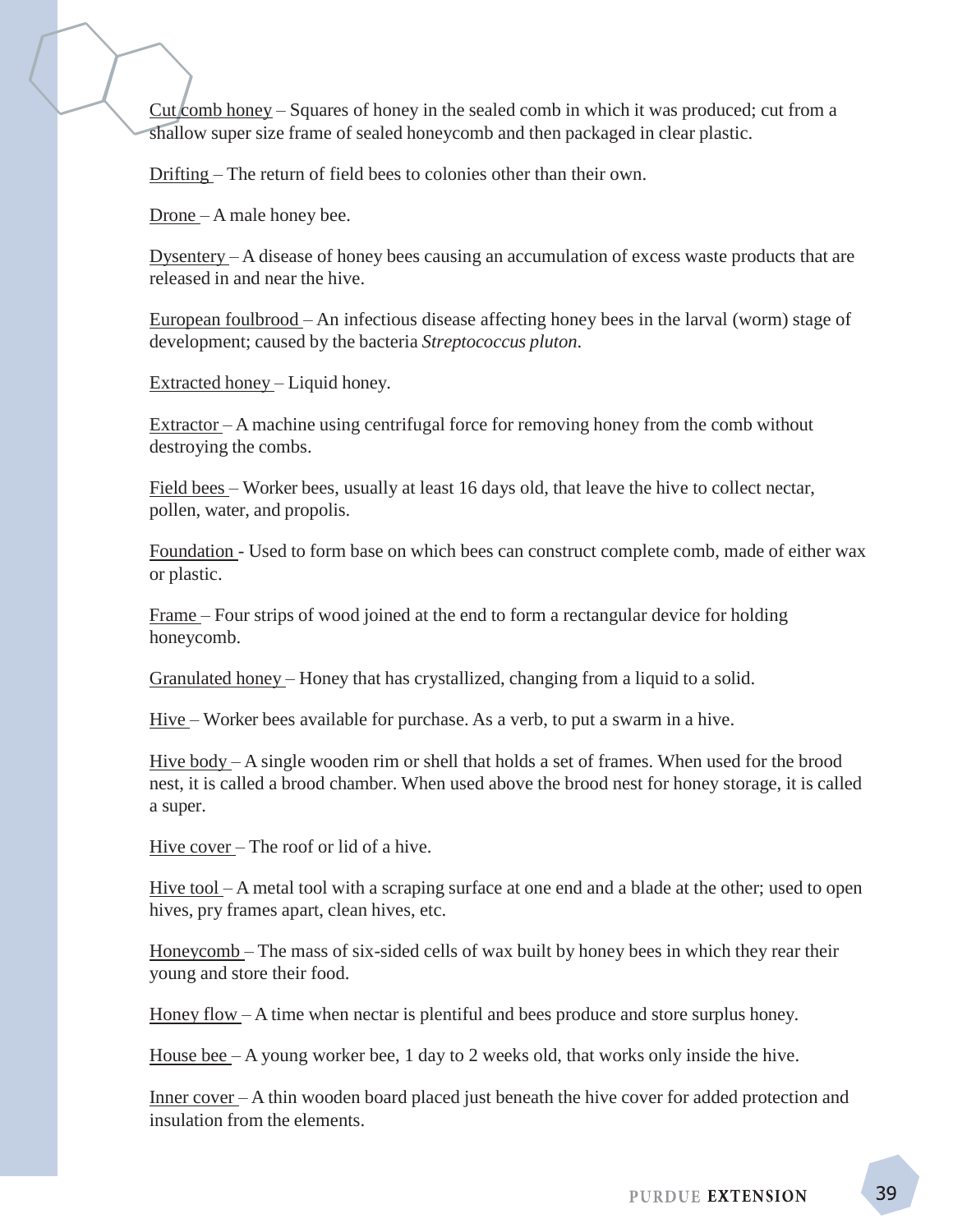Job shadowing – Learning from others by following, watching, and studying what they do in their jobs.

Larva – The grublike or wormlike immature form of the honey bee in its second stage of metamorphosis

Metamorphosis – The series of stages through which an insect passes: egg to larva to pupa to adult.

Movable frame – A frame of comb that can be easily removed from the hive. It is constructed to maintain a proper bee space, which prevents the bees from attaching comb or fastening it too securely with propolis.

Nectar – A sweet liquid secreted by plants, usually in their flowers, and converted into honey by bees.

Nosema – An infectious disease of the adult honey bee that infects the mid-gut, or stomach. It is cause by a protozoan parasite. Symptoms of this disease closely resemble those of dysentery.

Observation hive – A hive made mostly of glass or clear plastic to permit observation of the bees at work.

Pesticide – A general name for materials used to kill undesirable insects, plants, rodents, or other pests.

Pollen – Dustlike grains formed in the flowers of plants in which the male elements are produced. Honey bees use pollen as a protein food for their young.

Proboscis – The tongue of a honey bee.

Propolis – A kind of glue or resin collected by the bees for use in closing up cracks, anchoring hive parts, etc. It is also called bee glue.

 $Pupa$  – The third stage of a developing bee, during which it is inactive and sealed in its cell. The adult form is recognizable during this stage.

Queen excluder – A device, usually constructed of wood and wire or sheet zinc, having openings large enough for the passage of worker bees but too small for the passage of larger drone and queen bees.

Robber bee – A field bee from one colony that takes, or tries to take, honey from another colony.

Sacbrood – A slightly contagious disease of brood that is caused by a virus.

Sealed brood – Brood, mostly in the pupa stage, that has been capped or sealed in cells by the bees with a somewhat porous capping of wax.

Section comb honey – Honey in the sealed comb that was produced in thin wooden frames called sections.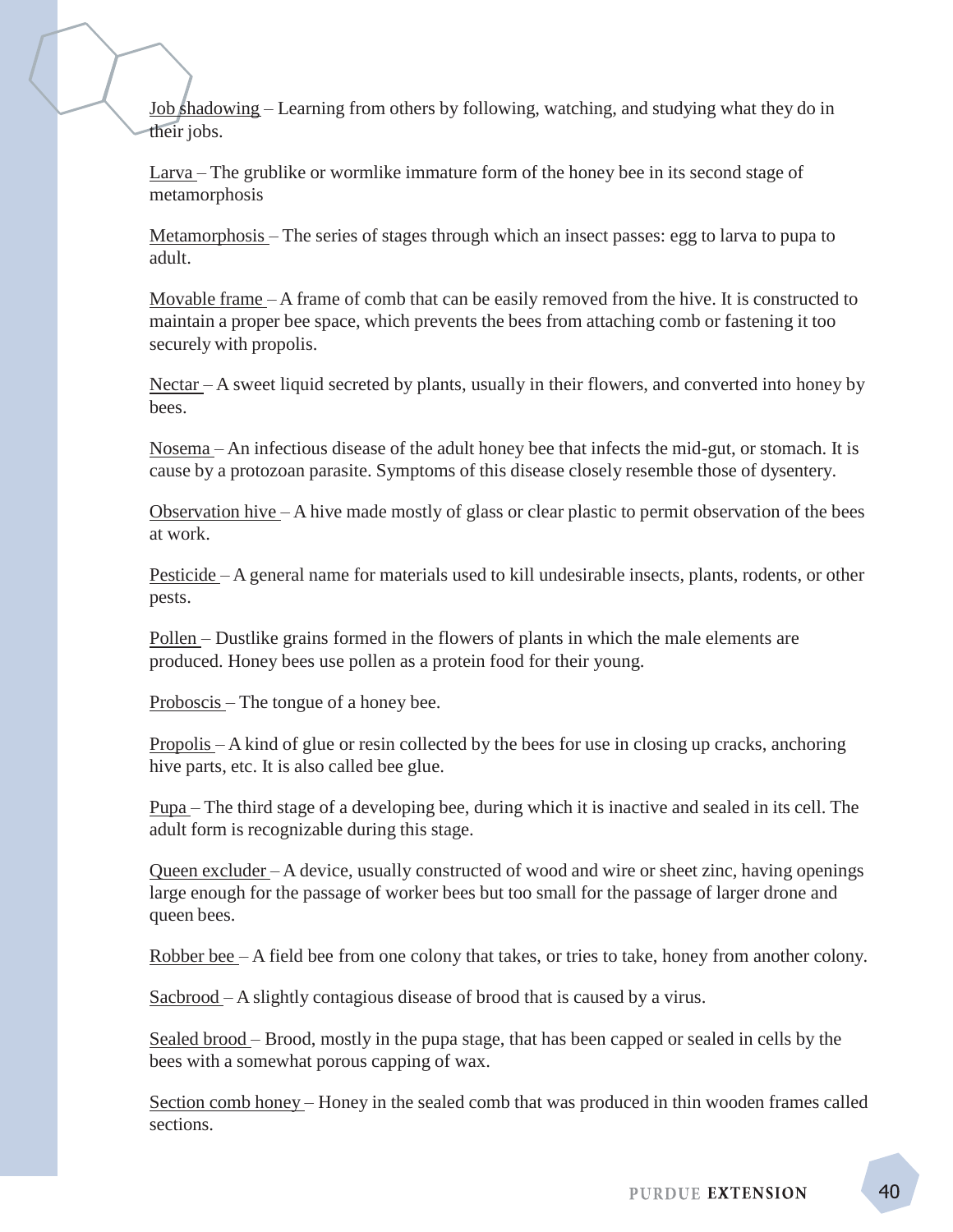Smoker – A device that burns slow-burning fuels to generate smoke for the purpose of keeping the bees calm while working in their hive.

Solar wax extractor  $-A$  glass-covered box for melting down beeswax by the heat of the sun.

Super – A receptacle in which bees store surplus honey placed "over" (above) the brood chamber. As a verb, to add supers in expectation of a honey flow.

Supersedure – rearing a new queen to replace the mother queen in the same hive

Swarm – A large group of worker bees, drones, and a queen that leaves the mother colony to establish a new colony.

Travel stain – The darkened appearance on the surface of comb honey when left in the hive for some time; caused by bees tracking propolis over the surface as they walk over the comb.

Uniting – The combining of two or more colonies to form one large colony.

Virgin queen – An unmated queen.

Wax moth – A moth whose larvae feed on and destroy honeycomb.